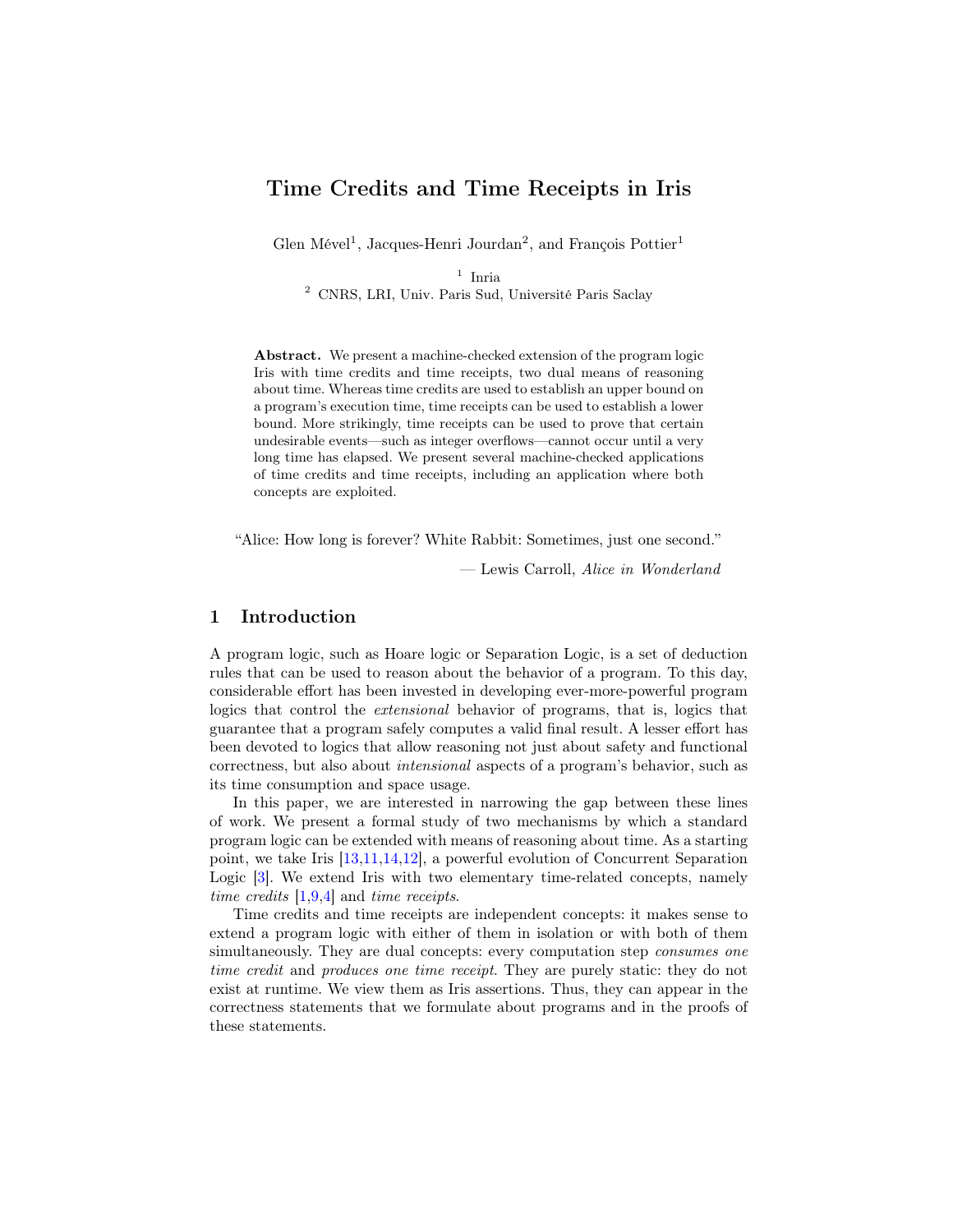Time credits can be used to establish an upper bound on the execution time of a program. Dually, time receipts can be used to establish a lower bound, and (as explained shortly) can be used to prove that certain undesirable events cannot occur until a very long time has elapsed.

Until now, time credits have been presented as an ad hoc extension of some fixed flavor of Separation Logic [\[1,](#page-24-1)[9,](#page-25-4)[4\]](#page-24-2). In contrast, we propose a construction which in principle allows time credits to be introduced on top of an arbitrary "base logic", provided this base logic is a sufficiently rich variety of Separation Logic. In order to make our definitions and proofs more concrete, we use Iris as the base logic. Our construction involves composing the base logic with a program transformation that inserts a  $tick()$  instruction in front of every computation step. As far as a user of the composite logic is concerned, the  $tick()$  instruction and the assertion \$1, which represents one time credit, are abstract: the only fact to which the user has access is the Hoare triple  $\{\$1\}$  tick()  $\{\text{True}\}\text{, which}$ states that "tick() consumes one time credit".

There are two reasons why we choose Iris [\[12\]](#page-25-3) as the base logic. First, in the proof of soundness of the composite logic, we must exhibit concrete definitions of tick and \$1 such that  $\{\$1\}$  tick()  $\{\text{True}\}\$  holds. Several features of Iris, such as ghost state and shared invariants, play a key role in this construction. Second, at the user level, the power of Iris can also play a crucial role. To illustrate this, we present the first machine-checked reconstruction of Okasaki's debits [\[18\]](#page-25-5) in terms of time credits. The construction makes crucial use of both time credits and Iris' ghost monotonic state and shared invariants.

Time receipts are a new concept, a contribution of this paper. To extend a base logic with time receipts, we follow the exact same route as above: we compose the base logic with the same program transformation as above, which we refer to as "the tick translation". In the eyes of a user of the composite logic, the tick() instruction and the assertion  $\mathbf{\Sigma}1$ , which represents one time receipt, are again abstract: this time, the only published fact about tick is the triple  $\{True\}$  tick()  $\{\mathbf{\Sigma}1\}$ , which states that "tick() produces one time receipt".

Thus far, the symmetry between time credits and time receipts seems perfect: whereas time credits allow establishing an upper bound on the cost of a program fragment, time receipts allow establishing a lower bound. This raises a pragmatic question, though: why invest effort, time and money into a formal proof that a piece of code is slow? What might be the point of such an endeavor? Taking inspiration from Clochard *et al.* [\[5\]](#page-24-3), we answer this question by turning slowness into a quality. If there is a certain point at which a process might fail, then by showing that this process is slow, we can show that failure is far away into the future. More specifically, Clochard et al. propose two abstract types of integer counters, dubbed "one-time" integers and "peano" integers, and provide a paper proof that these counters cannot overflow in a feasible time: that is, it would take infeasible time (say, centuries) for an execution to reach a point where overflow actually occurs. To reflect this idea, we abandon the symmetry between time credits and time receipts and publish a fact about time receipts which has no counterpart on the time-credit side. This fact is an implication:  $\mathbf{\Sigma} N \Rightarrow_{\mathbf{\tau}} \mathsf{False}$ ,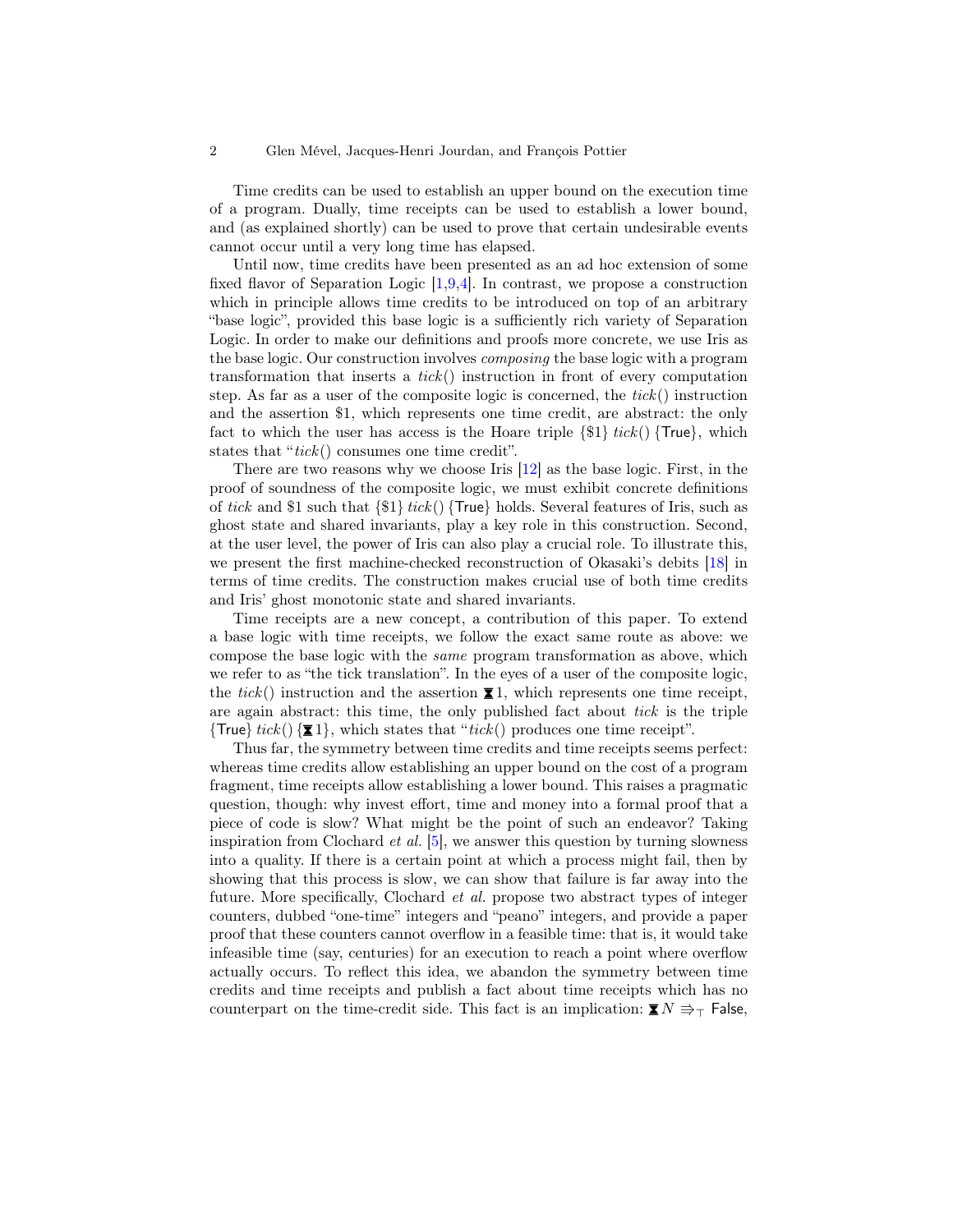that is, "N time receipts imply False". The global parameter  $N$  can be adjusted so as to represent one's idea of a running time that is infeasible, perhaps due to physical limitations, perhaps due to assumptions about the conditions in which the software is operated. In this paper, we explain what it means for the composite program logic to remain sound in the presence of this axiom, and provide a formal proof that Iris, extended with time receipts, is indeed sound. Furthermore, we verify that Clochard et al.'s ad hoc concepts of "one-time" integers and "peano" integers can be reconstructed in terms of time receipts, a more fundamental concept.

Finally, to demonstrate the combined use of time credits and receipts, we present a proof of the Union-Find data structure, where credits are used to express an amortized time complexity bound and receipts are used to prove that a node's integer rank cannot overflow, even if it is stored in very few bits.

In summary, the contributions of this paper are as follows:

- 1. A way of extending an off-the-shelf program logic with time credits and/or receipts, by composition with a program transformation.
- 2. Extensions of Iris with time credits and receipts, accompanied with machinechecked proofs of soundness.
- 3. A machine-checked reconstruction of Okasaki's debits as a library in Iris with time credits.
- 4. A machine-checked reconstruction of Clochard et al.'s "one-time" integers and "peano" integers in Iris with time receipts.
- 5. A machine-checked verification of Union-Find in Iris with time credits and receipts, offering both an amortized complexity bound and a safety guarantee despite the use of machine integers of very limited width.

All of the results reported in this paper have been checked in Coq [\[17\]](#page-25-6).

## <span id="page-2-0"></span>2 A user's overview of time credits and time receipts

#### 2.1 Time credits

A small number of axioms, presented in Figure [1,](#page-3-0) govern time credits. The assertion  $n$  denotes n time credits. The splitting axiom, a logical equivalence, means that *time credits can be split and combined*. Because Iris is an affine logic, it is implicitly understood that time credits cannot be duplicated, but can be thrown away.

The axiom timeless( $\mathcal{F}_n$ ) means that time credits are independent of Iris' stepindexing. In practice, this allows an Iris invariant that involves time credits to be acquired without causing a "later" modality to appear [\[12,](#page-25-3) §5.7]. The reader can safely ignore this detail.

The last axiom, a Hoare triple, means that every computation step requires and consumes one time credit. As in Iris, the postconditions of our Hoare triples are  $\lambda$ -abstractions: they take as a parameter the return value of the term. At this point, tick  $()$  can be thought of as a pseudo-instruction that has no runtime effect and is implicitly inserted in front of every computation step.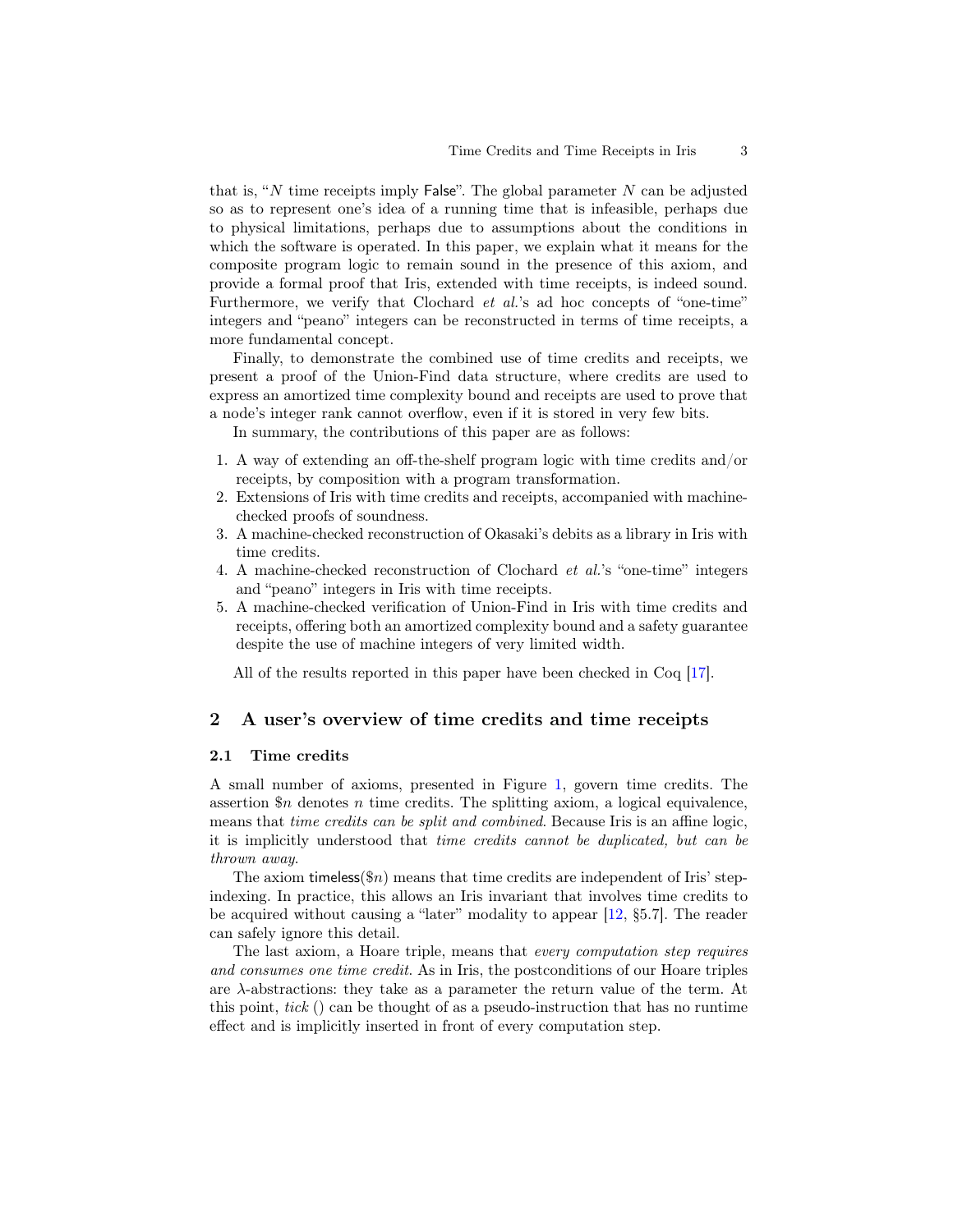| $\$\colon\mathbb{N}\to iProp$             | — there is such a thing as " <i>n</i> time credits" |
|-------------------------------------------|-----------------------------------------------------|
| timeless $(\$n)$                          | $-$ an Iris technicality                            |
| True $\Rightarrow_{\tau}$ \$0             | - zero credits can be created out of thin air       |
| $\$(n_1+n_2)\equiv \$n_1 * \$n_2$         | — credits can be split and combined                 |
| tick : Val                                | — there is a <i>tick</i> pseudo-op                  |
| $\{\$1\}$ tick (v) $\{\lambda w. w = v\}$ | $-$ tick consumes one credit                        |

<span id="page-3-0"></span>

|  |  | Fig. 1. The axiomatic interface TCIntf of time credits |  |  |  |  |  |
|--|--|--------------------------------------------------------|--|--|--|--|--|
|--|--|--------------------------------------------------------|--|--|--|--|--|

| $\mathbf{\Sigma}: \mathbb{N} \to iProp$                                                       | — there is such a thing as " <i>n</i> time receipts" |
|-----------------------------------------------------------------------------------------------|------------------------------------------------------|
| timeless( $\mathbf{\Sigma}$ <i>n</i> )                                                        | $-$ an Iris technicality                             |
| True $\Rightarrow_{\top} \mathbf{\Sigma} 0$                                                   | - zero receipts can be created out of thin air       |
| $\mathbf{\Sigma}(n_1+n_2)\equiv \mathbf{\Sigma} n_1 * \mathbf{\Sigma} n_2$                    | — receipts can be split and combined                 |
| tick : Val                                                                                    | — there is a <i>tick</i> pseudo-op                   |
| $\{\text{True}\}\,$ tick (v) $\{\lambda w. w = v * \mathbf{I}\}\$ — tick produces one receipt |                                                      |
| $\blacktriangleright N \Rightarrow_{\top}$ False                                              | — no machine runs for $N$ time steps                 |

<span id="page-3-1"></span>Fig. 2. The axiomatic interface of exclusive time receipts (further enriched in Figure [3\)](#page-6-0)

Time credits can be used to express worst-case time complexity guarantees. For instance, a sorting algorithm could have the following specification:

> $\{array(a, xs) * n = |xs| * $(6n \log n)$\}$ sort(a)  $\{array(a, xs') \wedge xs' = \ldots \}$

Here,  $array(a, xs)$  asserts the existence and unique ownership of an array at address a, holding the sequence of elements xs. This Hoare triple guarantees not only that the function call  $sort(a)$  runs safely and has the effect of sorting the array at address a, but also that  $sort(a)$  runs in at most  $6n \log n$  time steps, where n is the length of the sequence  $xs$ , that is, the length of the array. Indeed, only  $6n \log n$  time credits are provided in the precondition, so the algorithm does not have permission to run for a greater number of steps.

### 2.2 Time receipts

In contrast with time credits, time receipts are a new concept, a contribution of this paper. We distinguish two forms of time receipts. The most basic form, exclusive time receipts, is the dual of time credits, in the sense that every computation step produces one time receipt. The second form, persistent time receipts, exhibits slightly different properties. Inspired by Clochard *et al.* [\[5\]](#page-24-3), we show that time receipts can be used to prove that certain undesirable events, such as integer overflows, cannot occur unless a program is allowed to execute for a very, very long time—typically centuries. In the following, we explain that exclusive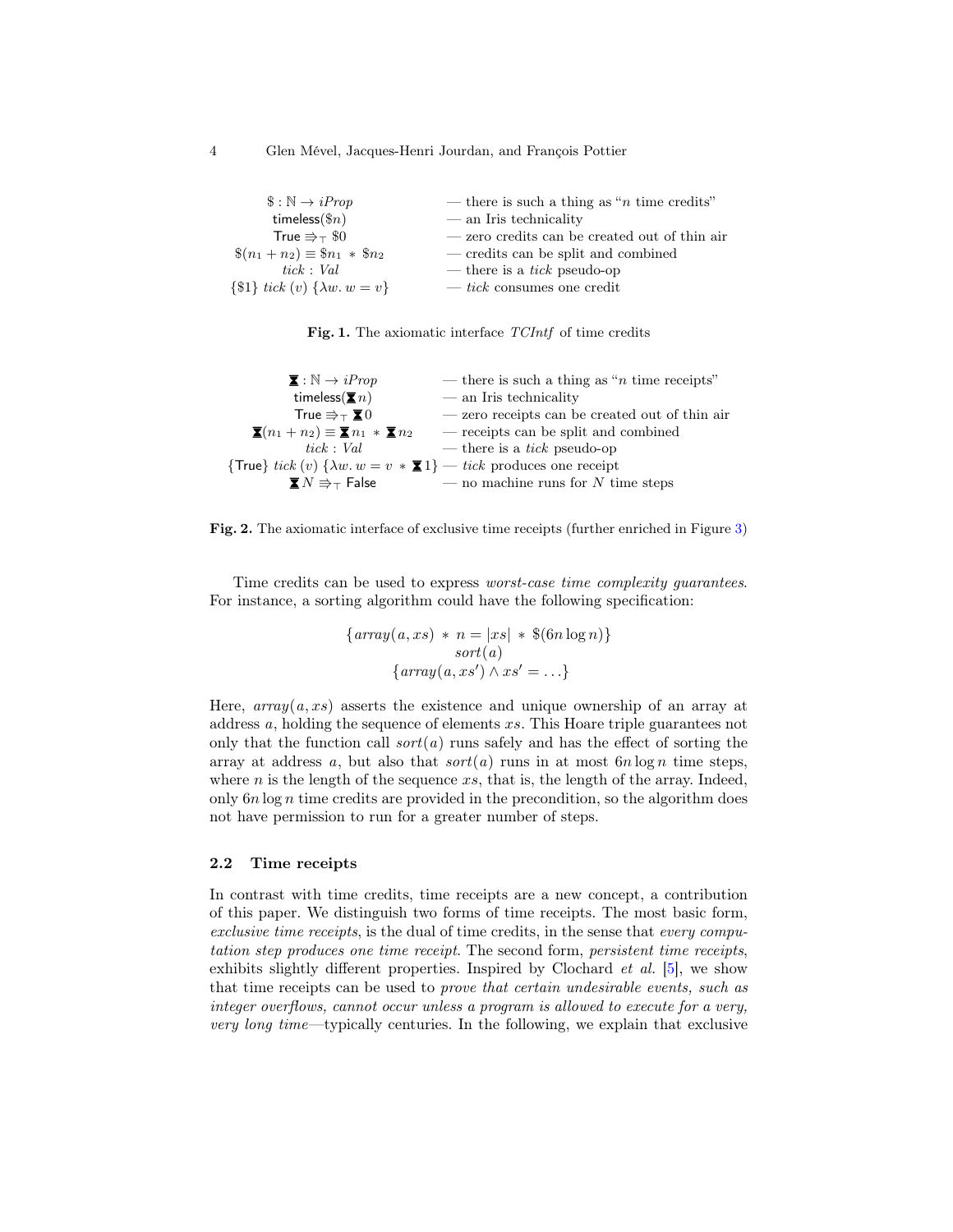time receipts allow reconstructing Clochard et al.'s "one-time" integers [\[5,](#page-24-3) §3.2], which are so named because they are not duplicable, whereas persistent time receipts allow reconstructing their "peano" integers [\[5,](#page-24-3) §3.2], which are so named because they do not support unrestricted addition.

Exclusive time receipts The assertion  $\mathbf{\Sigma} n$  denotes n time receipts. Like time credits, these time receipts are "exclusive", by which we mean that they are not duplicable. The basic laws that govern exclusive time receipts appear in Figure [2.](#page-3-1) They are the same laws that govern time credits, with two differences. The first difference is that time receipts are the dual of time credits: the specification of tick, in this case, states that every computation step produces one time receipt.<sup>[3](#page-4-0)</sup> The second difference lies in the last axiom of Figure [2,](#page-3-1) which has no analogue in Figure [1,](#page-3-0) and which we explain below.

In practice, how do we expect time receipts to be exploited? They can be used to prove lower bounds on the execution time of a program: if the Hoare triple {True}  $p \{\textbf{\text{I}}\}\$  holds, then the execution of the program p cannot terminate in less than  $n$  steps. Inspired by Clochard *et al.* [\[5\]](#page-24-3), we note that time receipts can also be used to prove that certain undesirable events cannot occur in a feasible time. This is done as follows. Let  $N$  be a fixed integer, chosen large enough that a modern processor cannot possibly execute  $N$  operations in a feasible time.<sup>[4](#page-4-1)</sup> The last axiom of Figure [2,](#page-3-1)  $\blacksquare N \Rightarrow_{\top}$  False, states that N time receipts imply a contradiction.<sup>[5](#page-4-2)</sup> This axiom informally means that we won't compute for N time steps, because we cannot, or because we promise not to do such a thing. A consequence of this axiom is that  $\mathbf{\Sigma} n$  implies  $n < N$ : that is, if we have observed n time steps, then n must be small.

Adopting this axiom weakens the guarantee offered by the program logic. A Hoare triple  $\{True\}$  p  $\{True\}$  no longer implies that the program p is forever safe. Instead, it means that p is  $(N-1)$ -safe: the execution of p cannot go wrong until at least  $N-1$  steps have been taken. Because N is very large, for many practical purposes, this is good enough.

How can this axiom be exploited in practice? We hinted above that it can be used to prove the absence of certain integer overflows. Suppose that we wish to use signed w-bit machine integers as a representation of mathematical integers. (For instance, let  $w$  be 64.) Whenever we perform an arithmetic operation, such as an addition, we must prove that no overflow can occur. This is reflected in the specification of the addition of two machine integers:

$$
\{\iota(x_1) = n_1 \ * \ \iota(x_2) = n_2 \ * \ -2^{w-1} \le n_1 + n_2 < 2^{w-1}\}
$$
\n
$$
add(x_1, x_2)
$$
\n
$$
\{\lambda x. \ \iota(x) = n_1 + n_2\}
$$

<span id="page-4-0"></span><sup>&</sup>lt;sup>3</sup> For now, we discuss time credits and time receipts separately, which is why we have different specifications for *tick* in either case. They are combined in  $\S6$ .

<span id="page-4-1"></span><sup>&</sup>lt;sup>4</sup> For a specific example, let N be  $2^{63}$ . Clochard *et al.* note that, even at the rate of one billion operations per second, it takes more than 292 years to execute  $2^{63}$  operations. On a 64-bit machine,  $2^{63}$  is also the maximum representable signed integer, plus one.

<span id="page-4-2"></span><sup>&</sup>lt;sup>5</sup> The connective  $\Rightarrow$ <sub>⊤</sub> is an Iris view shift, that is, a transition that can involve a side effect on ghost state.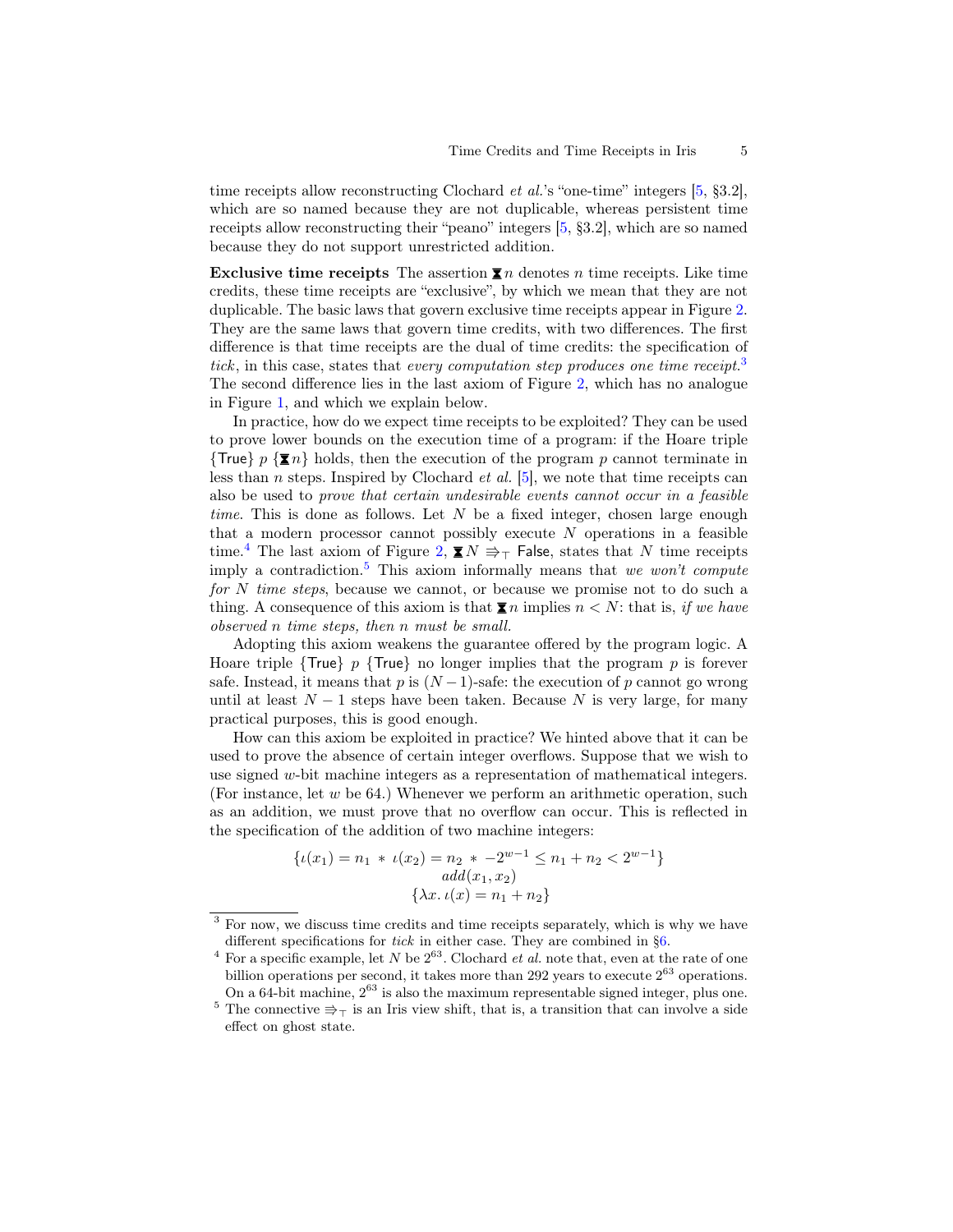Here, the variables  $x_i$  denote machine integers, while the auxiliary variables  $n_i$ denote mathematical integers, and the function  $\iota$  is the injection of machine integers into mathematical integers. The conjunct  $-2^{w-1} \le n_1 + n_2 < 2^{w-1}$  in the precondition represents an obligation to prove that no overflow can occur.

Suppose now that the machine integers  $x_1$  and  $x_2$  represent the lengths of two disjoint linked lists that we wish to concatenate. To construct each of these lists, we must have spent a certain amount of time: as proofs of this work, let us assume that the assertions  $\mathbf{\Sigma} n_1$  and  $\mathbf{\Sigma} n_2$  are at hand. Let us further assume that the word size  $w$  is sufficiently large that it takes a very long time to count up to the largest machine integer. That is, let us make the following assumption:

$$
N \le 2^{w-1}
$$
 (large word size assumption)

(E.g., with  $N = 2^{63}$  and  $w = 64$ , this holds.) Then, we can prove that the addition of  $x_1$  and  $x_2$  is permitted. This goes as follows. From the separating conjunction  $\mathbf{\Sigma} n_1 * \mathbf{\Sigma} n_2$ , we get  $\mathbf{\Sigma} (n_1 + n_2)$ . The existence of these time receipts allows us to deduce  $0 \leq n_1 + n_2 < N$ , which implies  $0 \leq n_1 + n_2 < 2^{w-1}$ . Thus, the precondition of the addition operation  $add(x_1, x_2)$  is met.

In summary, we have just verified that the addition of two machine integers satisfies the following alternative specification:

$$
\{ \iota(x_1) = n_1 * \mathbf{\Sigma} n_1 * \iota(x_2) = n_2 * \mathbf{\Sigma} n_2 \}
$$
  

$$
add(x_1, x_2)
$$
  

$$
\{ \lambda x. \iota(x) = n_1 + n_2 * \mathbf{\Sigma} (n_1 + n_2) \}
$$

This can be made more readable and more abstract by defining a "clock" to be a machine integer x accompanied with  $\iota(x)$  time receipts:

$$
clock(x) \triangleq \exists n.(\iota(x) = n * \mathbf{\Sigma} n)
$$

Then, the above specification of addition can be reformulated as follows:

$$
\begin{aligned}\n\{ clock(x_1) * clock(x_2) \} \\
add(x_1, x_2) \\
\{\lambda x. clock(x) * \iota(x) = \iota(x_1) + \iota(x_2) \}\n\end{aligned}
$$

In other words, clocks support unrestricted addition, without any risk of overflow. However, because time receipts cannot be duplicated, neither can clocks:  $clock(x)$ does not entail  $clock(x) * clock(x)$ . In other words, a clock is uniquely owned. One can think of a clock x as a *hard-earned integer*: the owner of this clock has spent x units of time to obtain it.

Clocks are a reconstruction of Clochard et al.'s "one-time integers" [\[5\]](#page-24-3), which support unrestricted addition, but cannot be duplicated. Whereas Clochard *et* al. view one-time integers as a primitive concept, and offer a direct paper proof of their soundness, we have just reconstructed them in terms of a more elementary notion, namely time receipts, and in the setting of a more powerful program logic, whose soundness is machine-checked, namely Iris.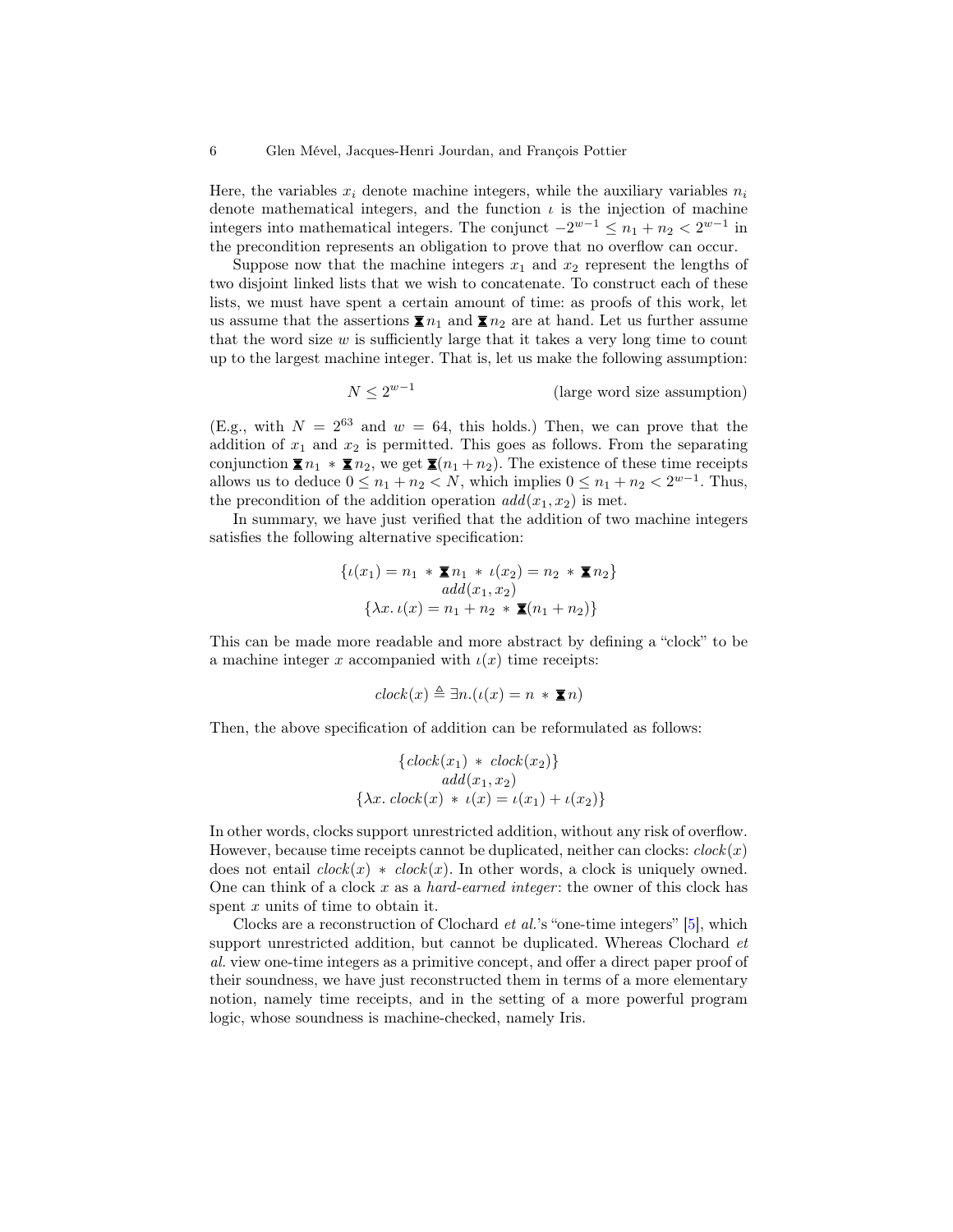| $\overline{\blacktriangleright} : \mathbb{N} \to iProp$                      | — there is such a thing as " <i>n</i> exclusive time receipts" |
|------------------------------------------------------------------------------|----------------------------------------------------------------|
| $\overline{R} : \mathbb{N} \to iProp$                                        | $-$ and "a persistent receipt for <i>n</i> steps"              |
| timeless( $\mathbf{\Sigma}$ n) $\wedge$ timeless( $\boxtimes$ n)             | $-$ an Iris technicality                                       |
| persistent( $\Xi$ <i>n</i> )                                                 | — persistent receipts are persistent                           |
| True $\Rightarrow_{\top} \mathbf{\Sigma} 0$                                  | - zero receipts can be created out of thin air                 |
| $\mathbf{\Sigma}(n_1+n_2)\equiv \mathbf{\Sigma} n_1 * \mathbf{\Sigma} n_2$   | — exclusive receipts obey addition                             |
| $\sum \max(n_1, n_2) \equiv \sum n_1 \cdot \sum n_2$                         | — persistent receipts obey maximum                             |
| $\mathbf{\Sigma} n \Rightarrow_{\top} \mathbf{\Sigma} n * \mathbf{\Sigma} n$ | $-$ taking a snapshot of <i>n</i> exclusive receipts           |
|                                                                              | yields a persistent receipt for $n$ steps                      |
| $\overline{R} N \Rrightarrow_{\tau}$ False                                   | — no machine runs for N time steps                             |
| tick : Val                                                                   | — there is a <i>tick</i> pseudo-op                             |
| $\{\n\{X_n\}\}\$                                                             |                                                                |
| tick $(v)$                                                                   | $-\textit{tick}$ produces one exclusive receipt,               |
| $\{\lambda w. w = v * \mathbf{\Sigma} 1 * \mathbf{X}(n+1)\}\$                | and can increment an existing persistent receipt               |

<span id="page-6-0"></span>Fig. 3. The axiomatic interface TRIntf of time receipts

Persistent time receipts In addition to exclusive time receipts, it is useful to introduce a persistent form of time receipts.<sup>[6](#page-6-1)</sup> The axioms that govern both exclusive and persistent time receipts appear in Figure [3.](#page-6-0)

We write  $\overline{\mathbf{X}}$  n for a persistent receipt, a witness that at least n units of time have elapsed. (We avoid the terminology "*n* persistent time receipts", in the plural form, because persistent time receipts are not additive. We view  $\overline{X}n$  as one receipt whose face value is  $n$ .) This assertion is persistent, which in Iris terminology means that once it holds, it holds forever. This implies, in particular, that it is duplicable:  $\Xi n \equiv \overline{\Xi} n * \overline{\Xi} n$ . It is created just by observing the existence of n exclusive time receipts, as stated by the following axiom, also listed in Figure [3:](#page-6-0)  $\mathbf{\Sigma} n \Rightarrow_{\top} \mathbf{\Sigma} n * \Sigma n$ . Intuitively, someone who has access to the assertion  $\Sigma n$  is someone who knows that  $n$  units of work have been performed, even though they have not necessarily "personally" performed that work. Because this knowledge is not exclusive, the conjunction  $\overline{\mathbb{X}} n_1 * \overline{\mathbb{X}} n_2$  does not entail  $\overline{\mathbb{X}}(n_1+n_2)$ . Instead, we have the following axiom, also listed in Figure [3:](#page-6-0)  $\mathbb{X}(\max(n_1, n_2)) \equiv \mathbb{X} n_1 \ast \mathbb{X} n_2$ .

More subtly, the specification of *tick* in Figure  $3$  is stronger than the one in Figure [2.](#page-3-1) According to this strengthened specification, tick () does not just produce an exclusive receipt  $\Sigma$ 1. In addition to that, if a persistent time receipt  $\sum n$  is at hand, then tick () is able to increment it and to produce a new persistent receipt  $\mathbb{X}(n+1)$ , thus reflecting the informal idea that a new unit of time has just been spent. A user who does not wish to make use of this feature can pick  $n = 0$  and recover the specification of tick in Figure [2](#page-3-1) as a special case.

Finally, because  $\sum n$  means that n steps have been taken, and because we promise never to reach N steps, we adopt the axiom  $\mathbb{Z} N \Rightarrow_{\mathbb{T}} \mathsf{False}$ , also listed

<span id="page-6-1"></span><sup>&</sup>lt;sup>6</sup> Instead of viewing persistent time receipts as a primitive concept, one could define them as a library on top of exclusive time receipts. Unfortunately, this construction leads to slightly weaker laws, which is why we prefer to view them as primitive.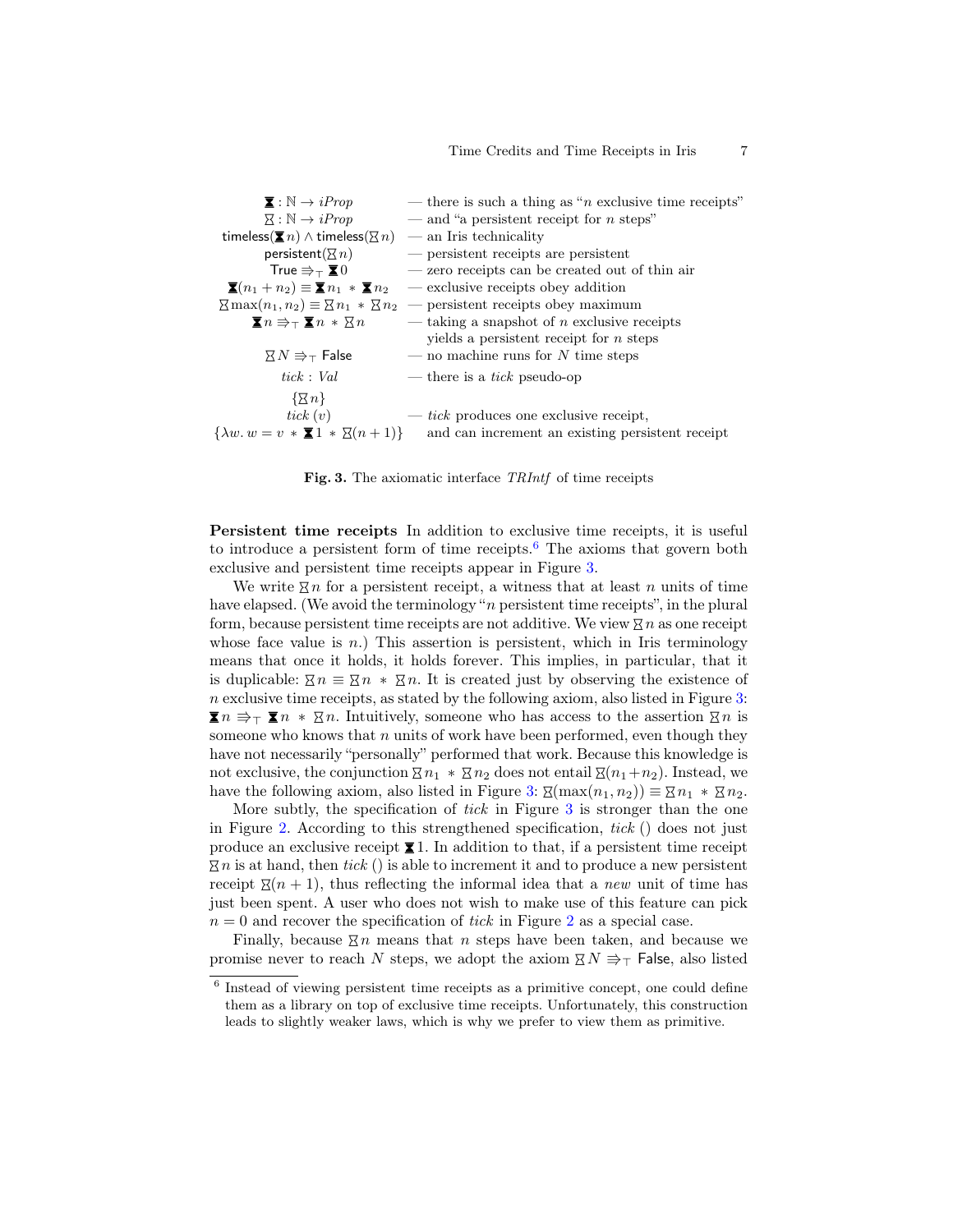in Figure [3.](#page-6-0) It implies the earlier axiom  $\blacksquare N \Rightarrow_{\top}$  False, which is therefore not explicitly shown in Figure [3.](#page-6-0)

In practice, how are persistent time receipts exploited? By analogy with clocks, let us define a predicate for a machine integer x accompanied with  $\iota(x)$ persistent time receipts:

$$
snapclock(x) \triangleq \exists n.(\iota(x) = n * \boxtimes n)
$$

By construction, this predicate is persistent, therefore duplicable:

$$
snapclock(x) \equiv snapshot(x) * snapshot(x)
$$

We refer to this concept as a "snapclock", as it is not a clock, but can be thought of as a snapshot of some clock. Thanks to the axiom  $\mathbf{\Sigma} k \Rightarrow_{\top} \mathbf{\Sigma} k * \mathbb{E} k$ , we have:

$$
clock(x) \Rightarrow \tau clock(x) * snapclock(x)
$$

Furthermore, snapclocks have the valuable property that, by performing just one step of extra work, a snapclock can be incremented, yielding a new snapclock that is greater by one. That is, the following Hoare triple holds:

{
$$
{\begin{aligned}\n\{snapclock(x)\} \\
tick (); add(x,1) \\
\{\lambda x'.\,snapclock(x') * \iota(x') = \iota(x) + 1\}\n\end{aligned}}
$$

The proof is not difficult. Unfolding snapclock(x) in the precondition yields  $\mathbb{Z} n$ , where  $\iota(x) = n$ . As per the strengthened specification of tick, the execution of tick () then yields  $\mathbf{X} \cdot \mathbb{X}(n+1)$ . As in the case of clocks, the assertion  $\mathbb{X}(n+1)$ implies  $0 \leq n+1 < 2^{w-1}$ , which means that no overflow can occur. Finally,  $\mathbf{\Sigma} 1$ is thrown away and  $\mathbb{E}(n+1)$  is used to justify snapclock $(x')$  in the postcondition.

Adding two arbitrary snapclocks  $x_1$  and  $x_2$  is illegal: from the sole assumption snapclock(x<sub>1</sub>) \* snapclock(x<sub>2</sub>), one cannot prove that the addition of x<sub>1</sub> and x<sub>2</sub> won't cause an overflow, and one cannot prove that its result is a valid snapclock. However, snapclocks do support a restricted form of addition. The addition of two snapclocks  $x_1$  and  $x_2$  is safe, and produces a valid snapclock x, provided it is known ahead of time that its result is less than some preexisting snapclock  $y$ :

$$
\{snapclock(x_1) * snapclock(x_2) * \iota(x_1 + x_2) \le \iota(y) * snapclock(y)\}
$$

$$
add(x_1, x_2)
$$

$$
\{\lambda x. snapclock(x) * \iota(x) = \iota(x_1) + \iota(x_2)\}
$$

Snapclocks are a reconstruction of Clochard et al.'s "peano integers" [\[5\]](#page-24-3), which are so named because they do not support unrestricted addition. Clocks and snapclocks represent different compromises: whereas clocks support addition but not duplication, snapclocks support duplication but not addition. They are useful in different scenarios: as a rule of thumb, if an integer counter is involved in the implementation of a mutable data structure, then one should attempt to view it as a clock; if it is involved in the implementation of a persistent data structure, then one should attempt to view it as a snapclock.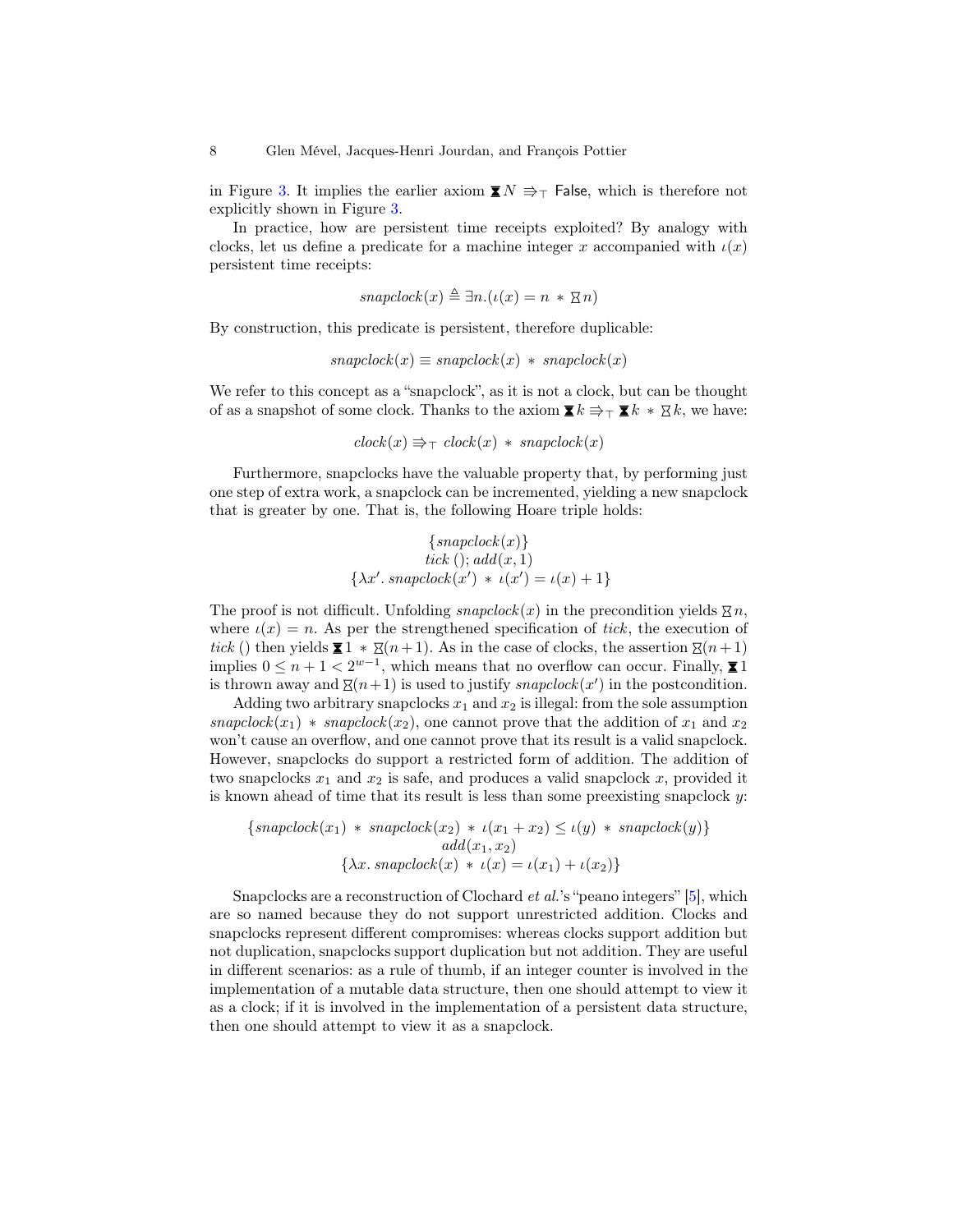# <span id="page-8-0"></span>3 HeapLang and the tick translation

In the next section  $(\S_4)$ , we extend Iris with time credits, yielding a new program logic Iris<sup>\$</sup>. We do this *without modifying* Iris. Instead, we *compose* Iris with a program transformation, the "tick translation", which inserts tick() instructions into the code in front of every computation step. In the construction of Iris<sup> $\overline{z}$ </sup>, our extension of Iris with time receipts, the tick translation is exploited in a similar way ([§5\)](#page-12-0). In this section ([§3\)](#page-8-0), we define the tick translation and state some of its properties.

Iris is a generic program logic: it can be instantiated with an arbitrary calculus for which a small-step operational semantics is available [\[12\]](#page-25-3). Ideally, our extension of Iris should take place at this generic level, so that it, too, can be instantiated for an arbitrary calculus. Unfortunately, it seems difficult to define the tick translation and to prove it correct in a generic manner. For this reason, we choose to work in the setting of HeapLang [\[12\]](#page-25-3), an untyped  $\lambda$ -calculus equipped with Booleans, signed machine integers, products, sums, recursive functions, references, and shared-memory concurrency. The three standard operations on mutable references, namely allocation, reading, and writing, are available. A compare-and-set operation  $CAS(e_1, e_2, e_3)$  and an operation for spawning a new thread are also provided. As the syntax and operational semantics of HeapLang are standard and very much irrelevant in this paper, we omit them. They appear in our online repository [\[17\]](#page-25-6).

The tick translation transforms a HeapLang expression  $e$  to a HeapLang expression  $\langle\!\langle e \rangle\!\rangle_{tick}$ . It is parameterized by a value tick. Its effect is to insert a call to tick in front of every operation in the source expression  $e$ . The translation of a function application, for instance, is as follows:

$$
\langle e_1 (e_2) \rangle_{tick} = tick (\langle \langle e_1 \rangle_{tick}) (\langle \langle e_2 \rangle_{tick})
$$

For convenience, we assume that  $tick$  can be passed an arbitrary value  $v$  as an argument, and returns v. Because evaluation in HeapLang is call-by-value and happens to be right-to-left<sup>[7](#page-8-1)</sup>, the above definition means that, after evaluating the argument  $\langle\langle e_2\rangle\rangle_{tick}$  and the function  $\langle\langle e_1\rangle\rangle_{tick}$ , we invoke tick, then carry on with the function call. This translation is syntactically well-behaved: it preserves the property of being a value, and commutes with substitution. This holds for every value tick.

As far the end user is concerned, tick remains abstract  $(\S_2)$ . Yet, in our constructions of Iris<sup>\$</sup> and Iris<sup> $\overline{z}$ </sup>, we must provide a concrete implementation of it in HeapLang. This implementation, named  $tick<sub>c</sub>$ , appears in Figure [4.](#page-9-0) A global integer counter c stores the number of computation steps that the program is still allowed to take. The call  $tick_{c}$  () decrements a global counter c, if this counter holds a nonzero value, and otherwise invokes *oops* ().

At this point, the memory location  $c$  and the value  $\omega \circ \omega$  are parameters.

<span id="page-8-1"></span><sup>7</sup> If HeapLang used left-to-right evaluation, the definition of the translation would be slightly different, but the lemmas that we prove would be the same.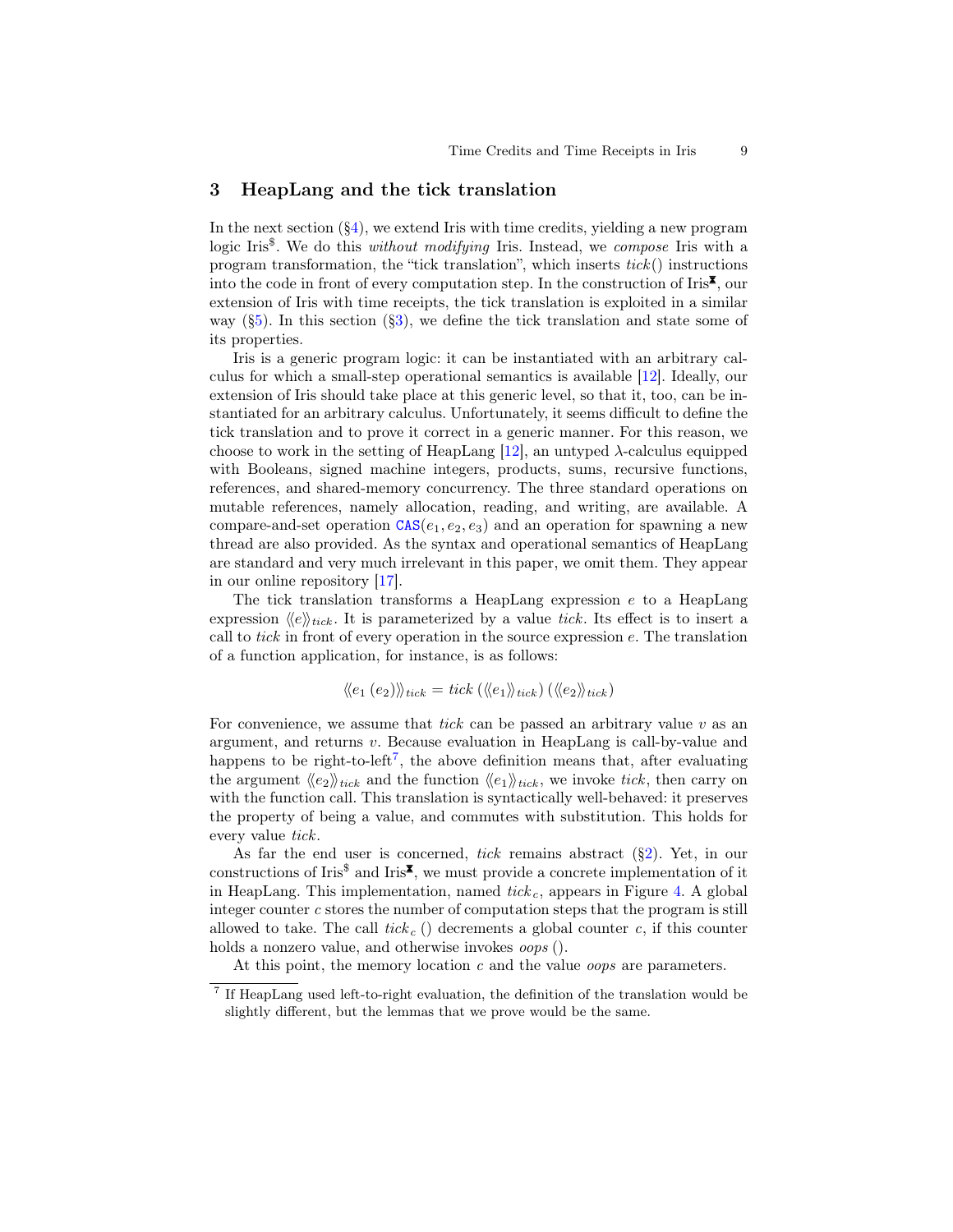$tick_c \triangleq \text{rec} self(x) =$  $\text{let } k = ! c \text{ in}$ if  $k = 0$  then  $\omega$ ops () else if  $CAS(c, k, k - 1)$  then x else self  $(x)$ 

<span id="page-9-0"></span>Fig. 4. Implementation of  $tick<sub>c</sub>$  in HeapLang

We stress that  $tick<sub>c</sub>$  plays a role only in the proofs of soundness of Iris<sup>\$</sup> and Iris<sup> $\overline{\mathbf{z}}$ </sup>. It is never actually executed, nor is it shown to the end user.

Once tick is instantiated with tick<sub>c</sub>, one can prove that the translation is correct in the following sense: the translated code takes the same computation steps as the source code and additionally keeps track of how many steps are taken. More specifically, if the source code can make  $n$  computation steps, and if c is initialized with a value m that is sufficiently large (that is,  $m \geq n$ ), then the translated code can make  $n$  computation steps as well, and  $c$  is decremented from m to  $m - n$  in the process.

<span id="page-9-1"></span>Lemma 1 (Reduction Preservation). Assume there is a reduction sequence:

$$
(T_1, \sigma_1) \rightarrow_{\mathsf{tp}}^n (T_2, \sigma_2)
$$

Assume c is fresh for this reduction sequence. Let  $m \geq n$ . Then, there exists a reduction sequence:

$$
(\langle\!\langle T_1\rangle\!\rangle, \langle\!\langle \sigma_1\rangle\!\rangle [c \leftarrow m]) \rightarrow_{\mathsf{tp}}^* (\langle\!\langle T_2\rangle\!\rangle, \langle\!\langle \sigma_2\rangle\!\rangle [c \leftarrow m - n])
$$

In this statement, the metavariable T stands for a thread pool, while  $\sigma$  stands for a heap. The relation  $\rightarrow_{\text{tp}}$  is HeapLang's "threadpool reduction". For the sake of brevity, we write just  $\langle e \rangle$  for  $\langle e \rangle$ <sub>tickc</sub>, that is, for the translation of the expression  $e$ , where tick is instantiated with tick<sub>c</sub>. This notation is implicitly dependent on the parameters c and *oops*.

The above lemma holds for every choice of  $\omega$ ps. Indeed, because the counter  $c$ initially holds the value m, and because we have  $m \geq n$ , the counter is never about to fall below zero, so oops is never invoked.

The next lemma also holds for every choice of oops. It states that if the translated program is safe and if the counter  $c$  has not yet reached zero then the source program is not just about to crash.

<span id="page-9-2"></span>Lemma 2 (Immediate Safety Preservation). Assume c is fresh for e. Let  $m > 0$ . If the configuration  $(\langle e \rangle, \langle \langle \sigma \rangle \rangle | c \langle \sigma \rangle)$  is safe, then either e is a value or the configuration  $(e, \sigma)$  is reducible.

By combining Lemmas [1](#page-9-1) and [2](#page-9-2) and by contraposition, we find that safety is preserved backwards, as follows: if, when the counter  $c$  is initialized with  $m$ , the translated program  $\langle e \rangle$  is safe, then the source program e is m-safe.

<span id="page-9-3"></span>Lemma 3 (Safety Preservation). If for every location c the configuration  $(\langle T \rangle, \langle \langle \sigma \rangle \rangle | c \leftarrow m)$  is safe, then the configuration  $(T, \sigma)$  is m-safe.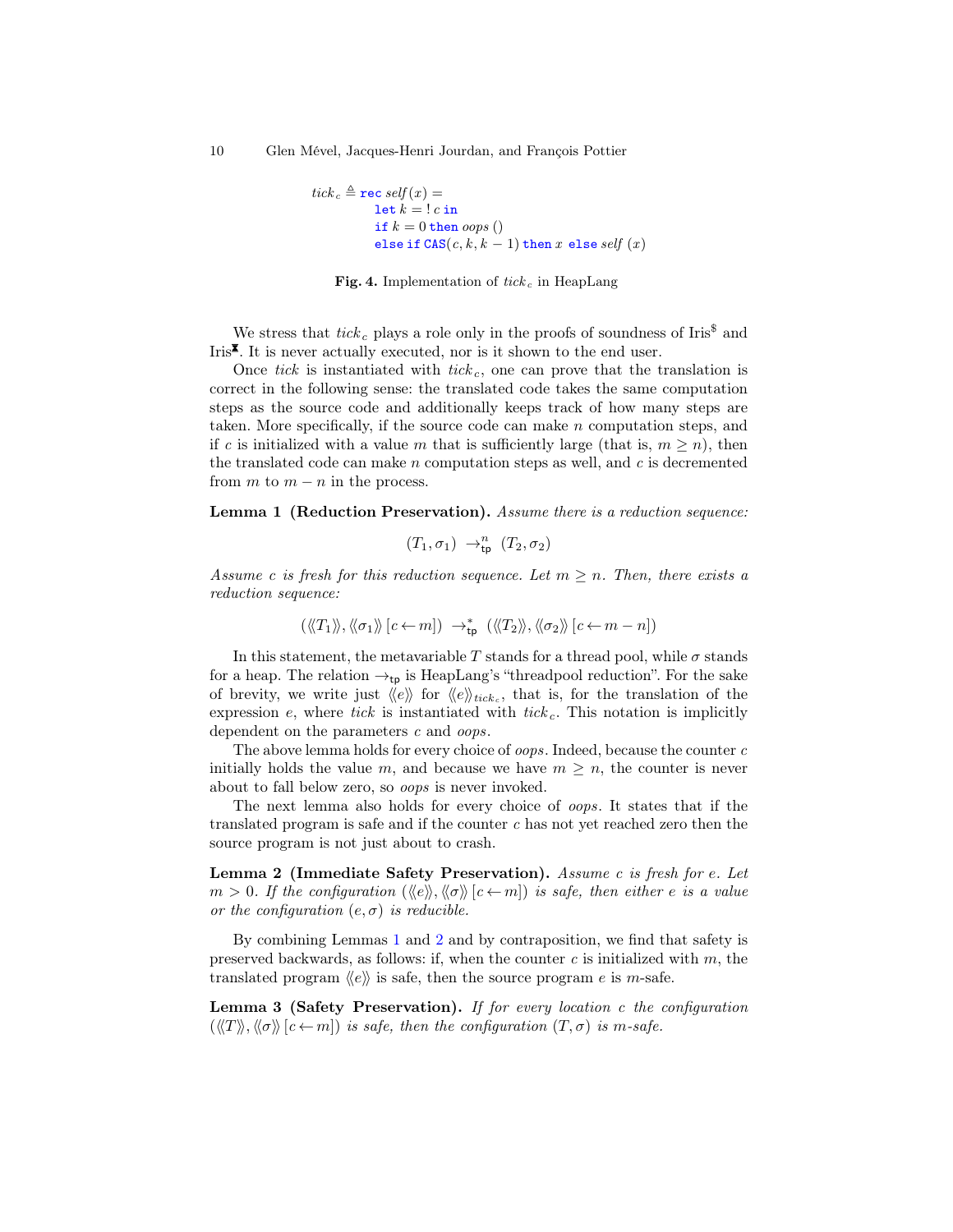### <span id="page-10-0"></span>4 Iris with time credits

The authors of Iris [\[12\]](#page-25-3) have used Coq both to check that Iris is sound and to offer an implementation of Iris that can be used to carry out proofs of programs. The two are tied: if  $\{True\}$  p  $\{True\}$  can be established by applying the proof rules of Iris, then one gets a self-contained Coq proof that the program  $p$  is safe.

In this section, we temporarily focus on time credits and explain how we extend Iris with time credits, yielding a new program logic Iris<sup>\$</sup>. The new logic is defined in Coq and still offers an end-to-end guarantee: if  $\{\$\kappa\}$  p  $\{\text{True}\}\$ can be established in Coq by applying the proof rules of Iris<sup>\$</sup>, then one has proved in Coq that  $p$  is safe and runs in at most  $k$  steps.

To define Iris<sup>\$</sup>, we compose Iris with the tick translation. We are then able to argue that, because this program transformation is operationally correct (that is, it faithfully accounts for the passing of time), and because Iris is sound (that is, it faithfully approximates the behavior of programs), the result of the composition is a sound program logic that is able to reason about time.

In the following, we view the interface  $TClntf$  as explicitly parameterized over \$ and tick. Thus, we write " $TClntf$  (\$) tick" for the separating conjunction of all items in Figure [1](#page-3-0) except the declarations of \$ and tick.

We require the end user, who wishes to perform proofs of programs in  $Iris<sup>§</sup>$ , to work with Iris<sup>\$</sup> triples, which are defined as follows:

**Definition 1 (Iris<sup>\$</sup> triple).** An Iris<sup>\$</sup> triple  $\{P\}$  e  $\{\Phi\}$ s is syntactic sugar for:

<span id="page-10-2"></span> $\forall (\$ : \mathbb{N} \rightarrow iProp) \quad \forall tick \quad TClntf (\$) tick \rightarrow \{P\} \langle \langle e \rangle \rangle_{tick} \{\Phi\}$ 

Thus, an Iris<sup>\$</sup> triple is in reality an Iris triple about the instrumented expression  $\langle\!\langle e \rangle\!\rangle_{tick}$ . While proving this Iris triple, the end user is given an abstract view of the predicate \$ and the instruction tick. He does not have access to their concrete definitions, but does have access to the laws that govern them.

We prove that  $Iris<sup>§</sup>$  is sound in the following sense:

<span id="page-10-1"></span>Theorem 1 (Soundness of Iris<sup>§</sup>). If  $\{\$n\}$ e  $\{\mathsf{True}\}_\$$  holds, then the machine configuration  $(e, \emptyset)$ , where  $\emptyset$  is the empty heap, is safe and terminates in at most n steps.

In other words, a program that is initially granted  $n$  time credits cannot run for more than  $n$  steps. To establish this theorem, we proceed roughly as follows:

- 1. we provide a concrete definition of tick;
- 2. we provide a concrete definition of \$ and prove that  $TClntf$  (\$) tick holds;
- 3. this yields  $\{\Re n\} \langle\!\langle e \rangle\!\rangle_{tick}$  {True}; from this and from the correctness of the tick translation, we deduce that  $e$  cannot crash or run for more than  $n$  steps.

Step 1. Our first step is to provide an implementation of tick. As announced earlier ([§3\)](#page-8-0), we use tick<sub>c</sub> (Figure [4\)](#page-9-0). We instantiate the parameter *oops* with crash, an arbitrary function whose application is unsafe. (That is, crash is chosen so that  $crash()$  reduces to a stuck term.) For the moment, c remains a parameter.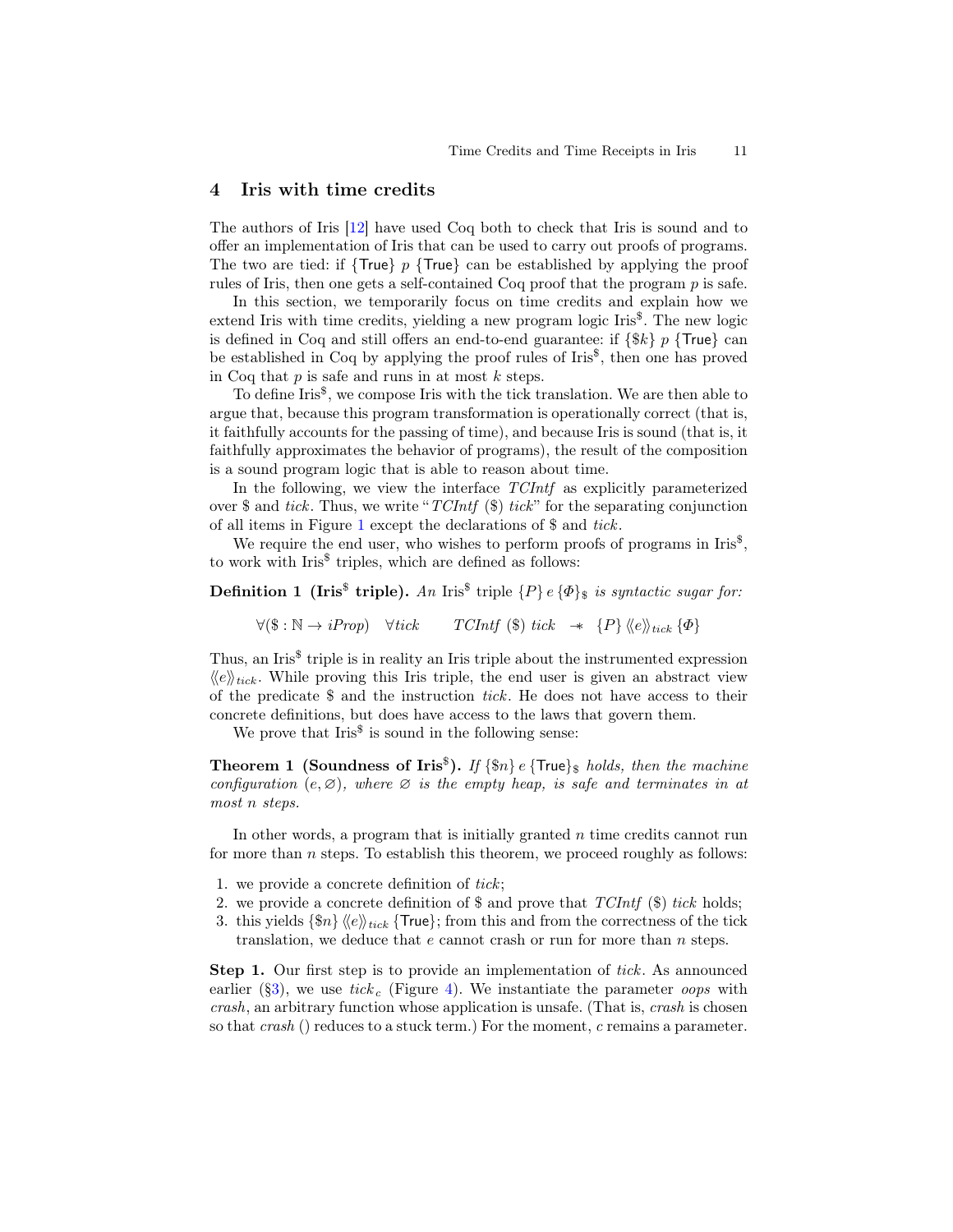With these concrete choices of *tick* and *oops*, the translation transforms an out-of-time-budget condition into a hard crash. Because Iris forbids crashes, Iris<sup>\$</sup>, which is the composition of the translation with Iris, will forbid out-oftime-budget conditions, as desired.

For technical reasons, we need two more lemmas about the translation, whose proofs rely on the fact that oops is instantiated with crash. They are slightly modified or strengthened variants of Lemmas [2](#page-9-2) and [3.](#page-9-3) First, if the source code can take one step, then the translated code, supplied with zero budget, crashes. Second, if the translated code, supplied with a runtime budget of  $m$ , does not crash, then the source code terminates in at most m steps.

**Lemma 4 (Credit Exhaustion).** Suppose the configuration  $(T, \sigma)$  is reducible. Then, for all c, the configuration  $(\langle T \rangle, \langle \sigma \rangle | c \leftarrow 0)$  is unsafe.

<span id="page-11-1"></span>Lemma 5 (Safety Preservation, Strengthened). If for every location c the configuration  $(\langle T \rangle, \langle \sigma \rangle | c \leftarrow m)$  is safe, then  $(T, \sigma)$  is safe and terminates in at most m steps.

**Step 2.** Our second step, roughly, is to exhibit a definition of  $\mathcal{F}: \mathbb{N} \to iProp$ such that  $TClntf$  (\$) tick<sub>c</sub> is satisfied. That is, we would like to prove something along the lines of:  $\exists (\$\colon\mathbb{N}\to iProp)$  TCIntf (\\\\\) tick c. However, these informal sentences do not quite make sense. This formula is not an ordinary proposition: it is an Iris assertion, of type  $iProp$ . Thus, it does not make sense to say that this formula "is true" in an absolute manner. Instead, we prove in Iris that we can make this assertion true by performing a view shift, that is, a number of operations that have no runtime effect, such as allocating a ghost location and imposing an invariant that ties this ghost state with the physical state of the counter c. This is stated as follows:

<span id="page-11-0"></span>**Lemma 6 (Time Credit Initialization).** For every c and n, the following Iris view shift holds:

 $(c \mapsto n) \implies \exists (\$ : \mathbb{N} \to iProp) \quad (TClntf (\$) tick_c * \$n)$ 

In this statement, on the left-hand side of the view shift symbol, we find the "points-to" assertion  $c \mapsto n$ , which represents the unique ownership of the memory location c and the assumption that its initial value is  $n$ . This assertion no longer appears on the right-hand side of the view shift. This reflects the fact that, when the view shift takes place, it becomes impossible to access  $c$  directly; the only way of accessing it is via the operation  $tick<sub>c</sub>$ .

On the right-hand side of the view shift symbol, beyond the existential quantifier, we find a conjunction of the assertion  $TClntf$  (\$) tick<sub>c</sub>, which means that the laws of time credits are satisfied, and  $\hat{\mathbb{S}}n$ , which means that there are initially n time credits in existence.

In the interest of space, we provide only a brief summary of the proof of Lemma [6;](#page-11-0) the reader is referred to Appendix [A](#page-25-7) for more details. In short, the assertion \$1 is defined in such a way that it represents an exclusive contribution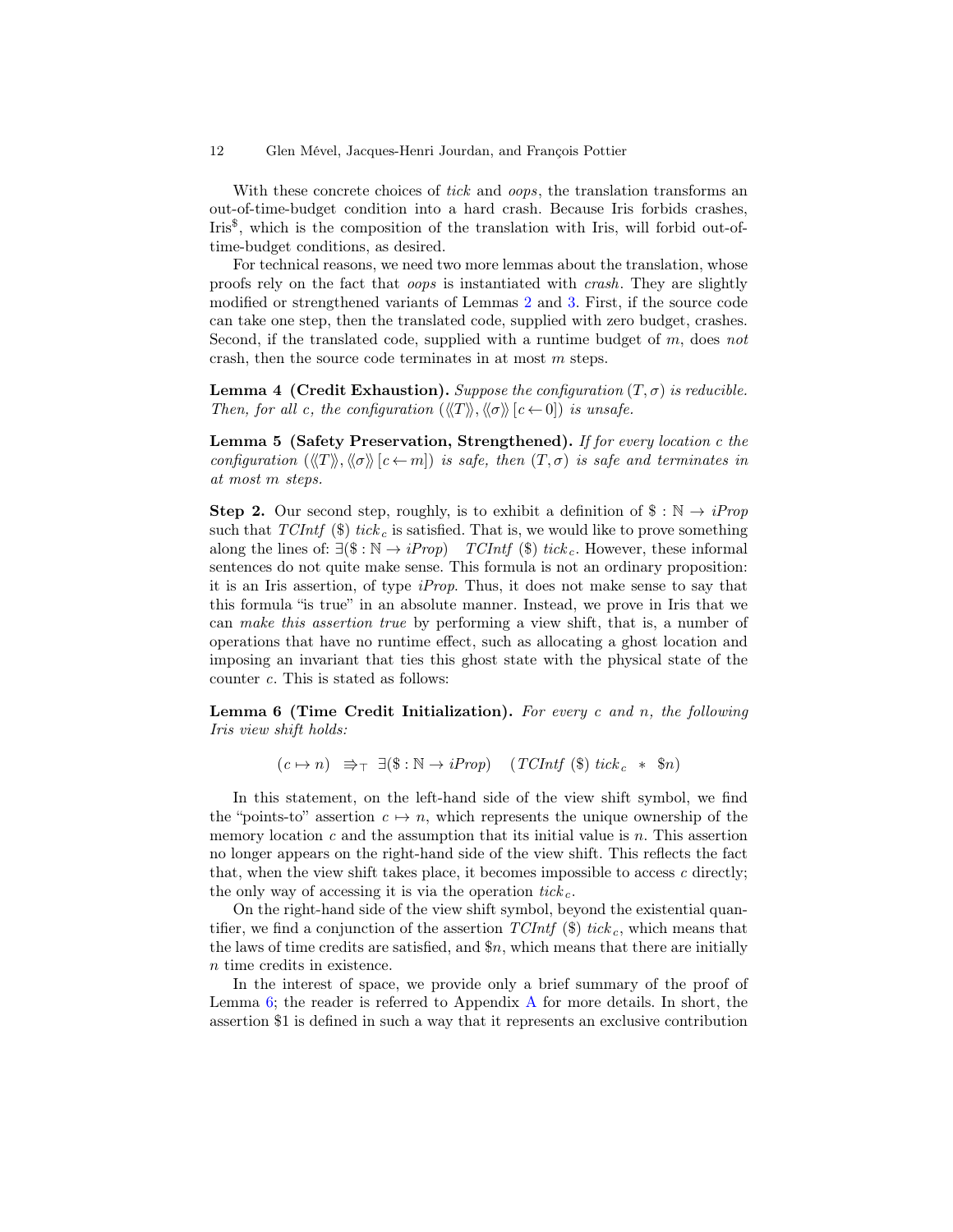of one unit to the current value of the global counter c. In other words, we install the following invariant: at every time, the current value of  $c$  is (at least) the sum of all time credits in existence. Thus, the assertion \$1 guarantees that  $c$  is nonzero, and can be viewed as a permission to decrement  $c$  by one. This allows us to prove that the specification of tick in Figure [1](#page-3-0) is satisfied by our concrete implementation tick<sub>c</sub>. In particular, tick<sub>c</sub> cannot cause a crash: indeed, under the precondition \$1, c is not in danger of falling below zero, and crash () is not executed—it is in fact dead code.

Step 3. In the last reasoning step, we complete the proof of Theorem [1.](#page-10-1) The proof is roughly as follows. Suppose the end user has established  $\{\Re n\} e$  {True}<sub>\$</sub>. By Safety Preservation, Strengthened (Lemma [5\)](#page-11-1), to prove that  $(e, \varnothing)$  is safe and runs in at most  $n$  steps, it suffices to show (for an arbitrary location  $c$ ) that the translated expression  $\langle\langle e \rangle\rangle$ , executed in the initial heap  $\mathcal{O}[\epsilon \leftarrow n]$ , is safe. To do so, beginning with this initial heap, we perform Time Credit Initialization, that is, we execute the view shift whose statement appears in Lemma  $6$ . This yields an abstract predicate  $\$  as well as the assertions  $TClntf$  ( $\)$  tick and  $\$ n. At this point, we unfold the Iris<sup>\$</sup> triple { $\Re$ ) e { $\text{True}$ }<sub>\$</sub>, yielding an implication (see Definition [1\)](#page-10-2), and apply it to  $\$, to tick<sub>c</sub>, and to the hypothesis *TClntf* (\$) *tick*.$ This yields the Iris triple  $\{\Re n\}$   $\langle\!\langle e \rangle\!\rangle$  {True}. Because we have  $\Re n$  at hand and because Iris is sound [\[12\]](#page-25-3), this implies that  $\langle\langle e \rangle\rangle$  is safe. This concludes the proof.

This last step is, we believe, where the modularity of our approach shines. Iris' soundness theorem is re-used as a black box, without change. In fact, any program logic other than Iris could be used as a basis for our construction, as along as it is expressive enough to prove Time Credit Initialization (Lemma [6\)](#page-11-0). The last ingredient, Safety Preservation, Strengthened (Lemma [5\)](#page-11-1), involves only the operational semantics of HeapLang, and is independent of Iris.

This was just an informal account of our proof. For further details, the reader is referred to the online repository [\[17\]](#page-25-6).

#### <span id="page-12-0"></span>5 Iris with time receipts

In this section, we extend Iris with time receipts and prove the soundness of the new logic, dubbed Iris<sup> $\overline{z}$ </sup>. To do so, we follow the scheme established in the previous section ([§4\)](#page-10-0), and compose Iris with the tick translation.

From here on, let us view the interface of time receipts as parameterized over  $\mathbf{\Sigma}$ ,  $\mathbb{Z}$ , and tick. Thus, we write "TRIntf  $(\mathbf{\Sigma})$  ( $\mathbb{Z}$ ) tick" for the separating conjunction of all items in Figure [3](#page-6-0) except the declarations of  $\mathbf{\Sigma}, \Sigma$ , and tick.

As in the case of credits, the user is given an abstract view of time receipts:

<span id="page-12-2"></span>Definition 2 (Iris<sup> $\bar{\bm{z}}$ </sup> triple). An Iris<sup> $\bar{\bm{z}}$ </sup> triple  $\{P\}$  e  $\{\Phi\}_{\bar{\bm{z}}}$  is syntactic sugar for:

 $\forall (\mathbf{\Sigma}, \mathbb{X} : \mathbb{N} \to iProp) \quad \forall tick \quad \text{TRIntf } (\mathbf{\Sigma}) \ (\mathbb{X}) \ tick \rightarrow \ \{P\} \ \langle\!\langle e \rangle\!\rangle_{tick} \ \{\Phi\}$ 

<span id="page-12-1"></span>Theorem 2 (Soundness of Iris<sup>1</sup>). If {True} e {True} $\frac{1}{2}$  holds, then the machine configuration  $(e, \emptyset)$  is  $(N-1)$ -safe.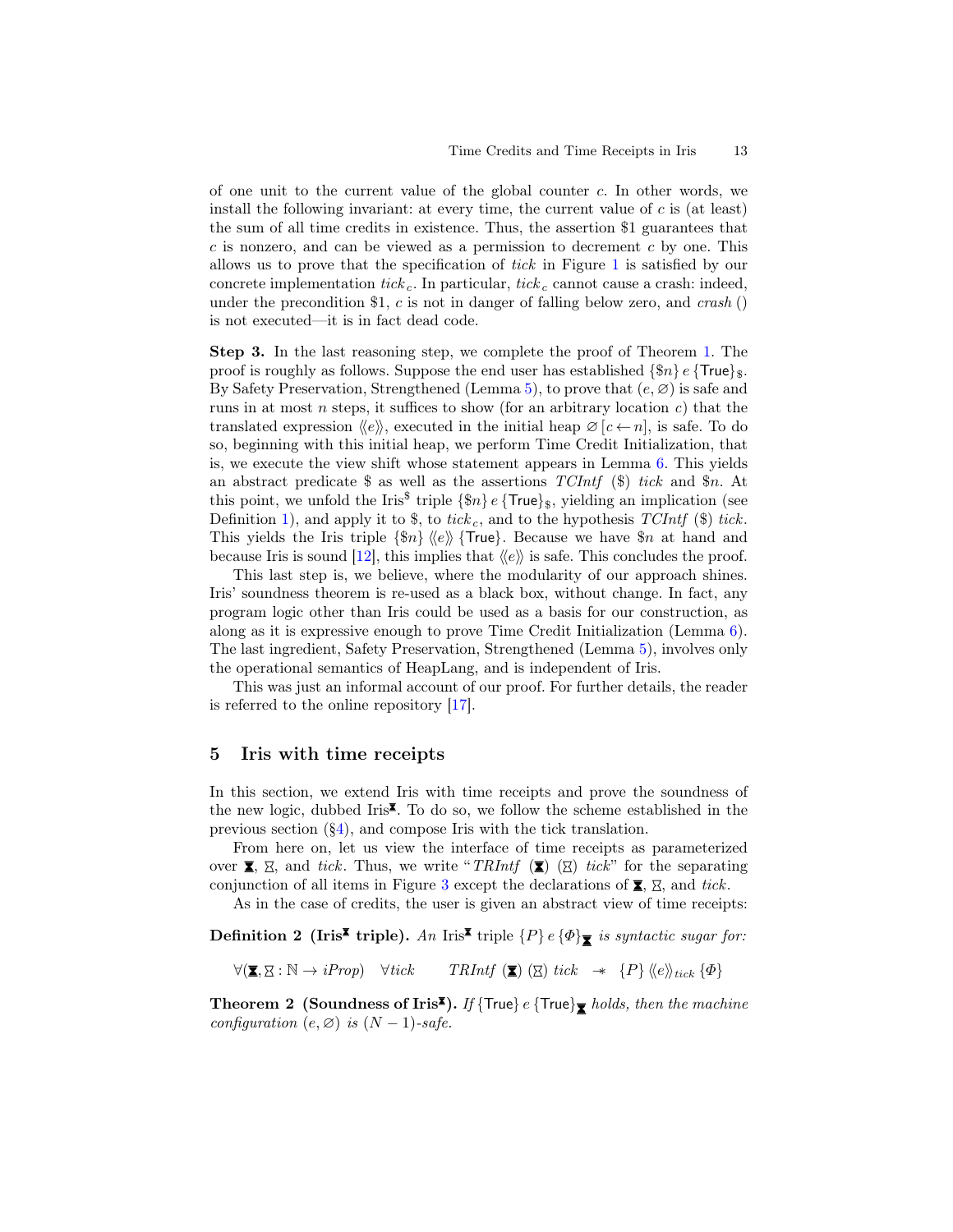As indicated earlier, we assume that the end user is interested in proving that crashes cannot occur until a very long time has elapsed, which is why we state the theorem in this way.<sup>[8](#page-13-0)</sup> Whereas an Iris triple { $True$ }  $e$  { $True$ } guarantees that e is safe, the Iris<sup> $\bar{z}$ </sup> triple {True} e {True} $\bar{z}$  guarantees that it takes at least  $N-1$ steps of computation for e to crash. In this statement, N is the global parameter that appears in the axiom  $\overline{X}N \Rightarrow_{\overline{1}}$  False (Figure [3\)](#page-6-0). Compared with Iris, Iris<sup> $\overline{z}$ </sup> provides a weaker safety guarantee, but offers additional reasoning principles, leading to increased convenience and modularity.

In order to establish Theorem [2,](#page-12-1) we again proceed in three steps:

- 1. provide a concrete definition of tick;
- 2. provide concrete definitions of  $\mathbf{\Sigma}$ ,  $\Xi$  and prove that  $TRIntf(\mathbf{\Sigma})$  ( $\Xi$ ) tick holds;
- 3. from {True}  $\langle e \rangle_{tick}$  {True}, deduce that e is  $(N-1)$ -safe.

**Step 1.** In this step, we keep our concrete implementation of tick, namely tick. (Figure [4\)](#page-9-0). One difference with the case of time credits, though, is that we plan to initialize c with  $N-1$ . Another difference is that, this time, we instantiate the parameter *oops* with *loop*, where *loop* () is an arbitrary divergent term.<sup>[9](#page-13-1)</sup>

Step 2. The next step is to prove that we are able to establish the time receipt interface. We prove the following:

<span id="page-13-2"></span>**Lemma 7 (Time Receipt Initialization).** For every location  $c$ , the following Iris view shift holds:

$$
(c \mapsto N - 1) \Rightarrow_{\top} \exists (\mathbf{\Sigma}, \mathbf{\Sigma} : \mathbb{N} \to iProp) \quad \text{TRIntf } (\mathbf{\Sigma}) \text{ (}\mathbf{\Sigma}) \text{ } tick_c
$$

We provide only a brief summary of the proof of Lemma [7;](#page-13-2) for further details, the reader is referred to Appendix [B.](#page-26-0) Roughly speaking, we install the invariant that c holds  $N - 1 - i$ , where i is some number that satisfies  $0 \le i \le N$ . We define  $\mathbf{\Sigma} n$  as an exclusive contribution of n units to the current value of i, and define  $\sum n$  as an observation that i is at least n. (i grows with time, so such an observation is stable.) As part of the proof of the above lemma, we check that the specification of tick holds:

$$
\{\mathbb{Z}n\}\,\text{tick}\,(v)\,\{\lambda w.\,w = v \, \ast \, \blacksquare 1 \, \ast \, \mathbb{Z}(n+1)\}
$$

In contrast with the case of time credits, in this case, the precondition  $\mathbb{Z} n$  does not guarantee that c holds a nonzero value. Thus, it is possible for  $tick()$  to be executed when c is zero. This is not a problem, though, because  $loop()$  is safe to execute in any situation: it satisfies the Hoare triple  $\{True\}$  loop()  $\{False\}$ . In other words, when  $c$  is about to fall below zero and therefore the invariant  $i < N$  seems about to be broken, *loop* () saves the day by running away and never allowing execution to continue normally.

<span id="page-13-0"></span><sup>&</sup>lt;sup>8</sup> If the user instead wishes to establish a lower bound on a program's execution time, this is possible as well.

<span id="page-13-1"></span><sup>&</sup>lt;sup>9</sup> In fact, it is not essential that  $loop()$  diverges. What matters is that loop satisfy the Iris triple  $\{True\} loop()$   $\{False\}$ . A fatal runtime error that Iris does not rule out would work just as well, as it satisfies the same specification.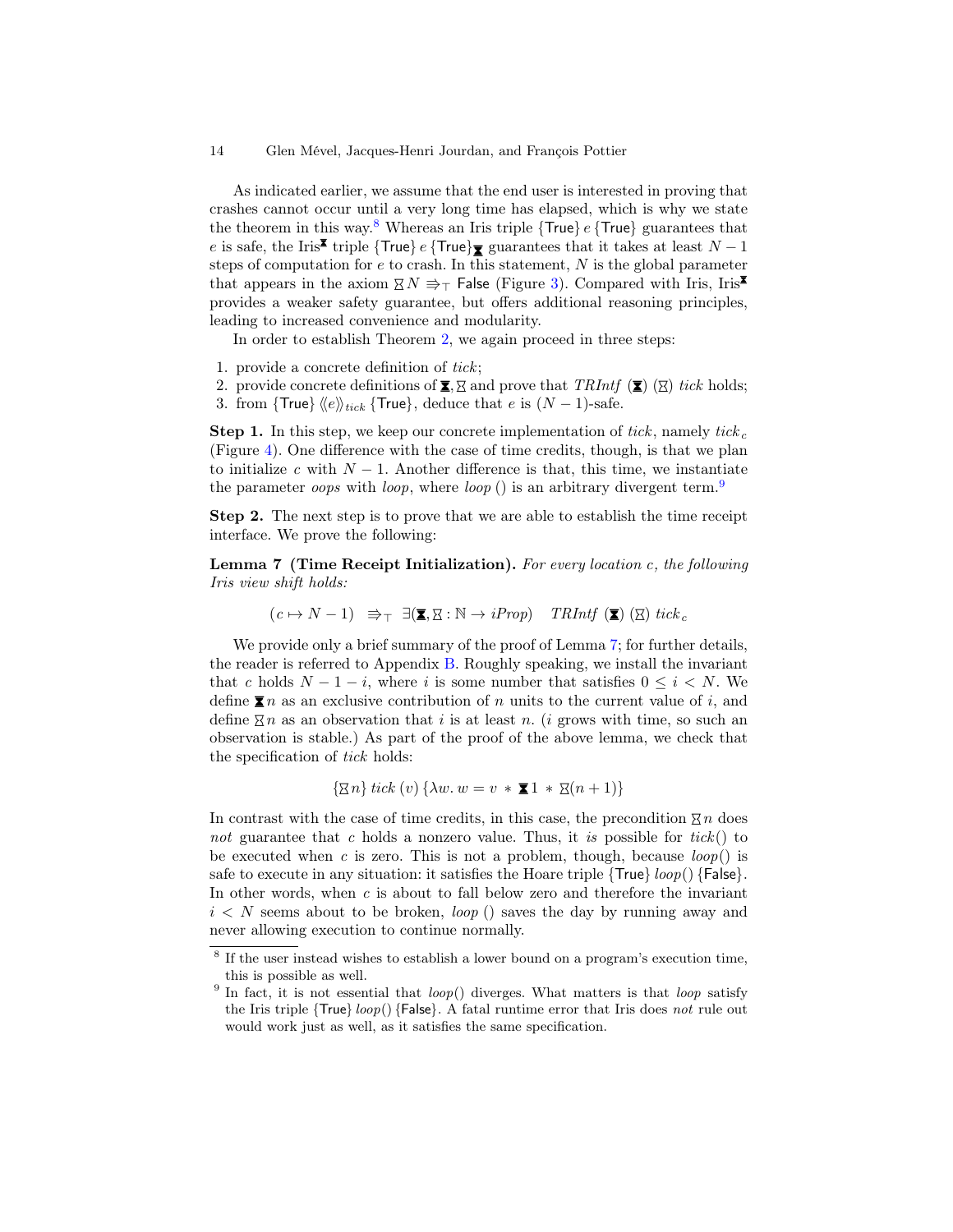Step 3. In the last reasoning step, we complete the proof of Theorem [2.](#page-12-1) Suppose the end user has established  $\{True\} e \{True\} \nightharpoondown$ . By Safety Preservation (Lemma [3\)](#page-9-3), to prove that  $(e, \emptyset)$  is  $(N-1)$ -safe, it suffices to show (for an arbitrary location c) that  $\langle\langle e \rangle\rangle$ , executed in the initial heap  $\varnothing$  [c  $\leftarrow$  N – 1], is safe. To do so, beginning with this initial heap, we perform Time Receipt Initialization, that is, we execute the view shift whose statement appears in Lemma [7.](#page-13-2) This yields two abstract predicates  $\blacksquare$  and  $\boxtimes$  as well as the assertion TRIntf  $(\blacksquare)$   $(\boxtimes)$  tick. At this point, we unfold  $\{\text{True}\}\varepsilon$  {True}  $\succeq$  (see Definition [2\)](#page-12-2), yielding an implication, and apply this implication, yielding the Iris triple  $\{\text{True}\}\langle\langle e \rangle\rangle$   $\{\text{True}\}\rangle$ . Because Iris is sound [\[12\]](#page-25-3), this implies that  $\langle e \rangle$  is safe. This concludes the proof. For further detail, the reader is again referred to our online repository [\[17\]](#page-25-6).

## <span id="page-14-0"></span>6 Marrying time credits and time receipts

It seems desirable to combine time credits and time receipts in a single program logic, Iris<sup>\$</sup>**Z**. We have done so [\[17\]](#page-25-6). In short, following the scheme of [§4](#page-10-0) and [§5,](#page-12-0) the definition of Iris<sup>\$</sup> $\overline{\bullet}$  involves composing Iris with the tick translation. This time, tick serves two purposes: it consumes one time credit and produces one exclusive time receipt (and increments a persistent time receipt). Thus, its specification is as follows:

 ${\$1 * \boxtimes n\}$  tick (v)  $\{\lambda w \cdot w = v * \blacksquare 1 * \boxtimes (n+1)\}$ 

Let us write  $TCTRIntf(\mathcal{F})(\mathbf{\Sigma})$  ( $\chi$ ) tick for the combined interface of time credits and time receipts. This interface combines all of the axioms of Figures [1](#page-3-0) and [3,](#page-6-0) but declares a single *tick* function<sup>[10](#page-14-1)</sup> and proposes a single specification for it, which is the one shown above.

Definition 3 (Iris<sup>\$7</sup> triple). An Iris<sup>\$7</sup> triple  ${P}$  e  ${\Phi}_{s}$  stands for:

 $\forall$  (\$) ( $\mathbf{\Sigma}$ )  $(\mathbf{\Sigma})$  tick TCTRIntf (\$) ( $\mathbf{\Sigma}$ )  $(\mathbf{\Sigma})$  tick  $\rightarrow$   $\{P\} \langle\!\langle e \rangle\!\rangle_{tick} \{\Phi\}$ 

<span id="page-14-2"></span>Theorem 3 (Soundness of Iris<sup>\$1</sup>). If  $\{\$n\}$  e  $\{\mathsf{True}\}_\$$  is holds then the machine configuration  $(e, \varnothing)$  is  $(N-1)$ -safe. If furthermore  $\overline{n} \leq N$  holds, then this machine configuration terminates in at most n steps.

Iris $\mathbb{S}^{\mathbb{Z}}$  allows exploiting time credits to prove time complexity bounds and, at the same time, exploiting time receipts to prove the absence of certain integer overflows. Our verification of Union-Find ([§8\)](#page-19-0) illustrates these two aspects.

Guéneau et al. [\[7\]](#page-25-8) use time credits to reason about asymptotic complexity, that is, about the manner in which a program's complexity grows as the size of its input grows towards infinity. Does such asymptotic reasoning make sense in Iris<sup>\$7</sup>, where no program is ever executed for N time steps or beyond? It seems to be the case that if a program p satisfies the triple  $\{\Re n\} p \{\Phi\}_{\mathcal{S}\Sigma}$ , then

<span id="page-14-1"></span> $\frac{10}{10}$  Even though the interface provides only one tick function, it gets instantiated in the soundness theorem with different implementations depending on whether there are more than N time credits or not.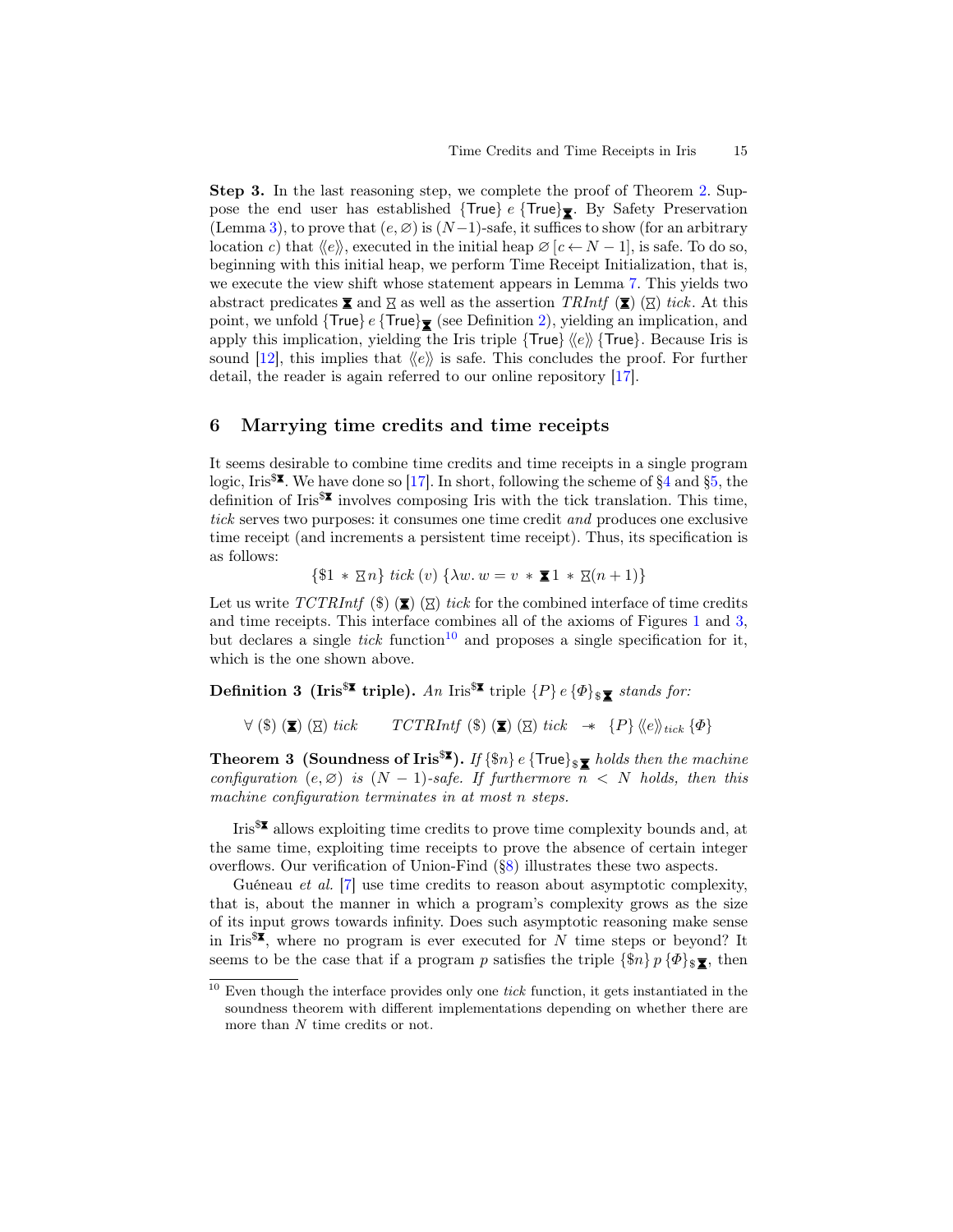it also satisfies the stronger triple  ${\{ \text{Smin}(n, N) \} p \{ \Phi \}}$ , therefore also satisfies  ${\mathbb S}{N}$  p  ${\phi}_{\mathbf{s}}$ . Can one therefore conclude that p has "constant time complexity"? We believe not. Provided  $N$  is considered a parameter, as opposed to a constant, one cannot claim that "N is  $O(1)$ ", so  ${\text{Smin}(n, N)} p {\varphi}_{s \mathbf{\Sigma}}$  does not imply that "p runs in constant time". In other words, a universal quantification on  $N$ should come after the existential quantifier that is implicit in the O notation. We have not yet attempted to implement this idea; this remains a topic for further investigation.

# 7 Application: thunks in Iris\$

In this section, we illustrate the power of Iris<sup> $\$$ </sup> by constructing an implementation of thunks as a library in Iris<sup>§</sup>. A *thunk*, also known as a *suspension*, is a very simple data structure that represents a suspended computation. There are two operations on thunks, namely create, which constructs a new thunk, and force, which demands the result of a thunk. A thunk memoizes its result, so that even if it is forced multiple times, the computation only takes place once.

Okasaki [\[18\]](#page-25-5) proposes a methodology for reasoning about the amortized time complexity of computations that involve shared thunks. For every thunk, he keeps track of a debit, which can be thought of as an amount of credit that one must still pay before one is allowed to force this thunk. A ghost operation, pay, changes one's view of a thunk, by reducing the debit associated with this thunk. force can be applied only to a zero-debit thunk, and has amortized cost  $O(1)$ . Indeed, if this thunk has been forced already, then force really requires constant time; and if this thunk is being forced for the first time, then the cost of performing the suspended computation must have been paid for in advance, possibly in several installments, via pay. This discipline is sound even in the presence of sharing, that is, of multiple pointers to a thunk. Indeed, whereas duplicating a credit is unsound, duplicating a debit leads to an over-approximation of the true cost, hence is sound. Danielsson [\[6\]](#page-25-9) formulates Okasaki's ideas as a type system, which he proves sound in Agda. Pilkiewicz and Pottier [\[19\]](#page-25-10) reconstruct this type discipline in the setting of a lower-level type system, equipped with basic notions of time credits, hidden state, and monotonic state. Unfortunately, their type system is presented in an informal manner and does not come with a proof of type soundness.

We reproduce Pilkiewicz and Pottier's construction in the formal setting of Iris<sup>\$</sup>. Indeed, Iris<sup>\$</sup> offers all of the necessary ingredients, namely time credits, hidden state (invariants, in Iris terminology) and monotonic state (a special case of Iris' ghost state). Our reconstruction is carried out inside Coq [\[17\]](#page-25-6).

### <span id="page-15-0"></span>7.1 Concurrency and reentrancy

One new problem that arises here is that Okasaki's analysis, which is valid in a sequential setting, potentially becomes invalid in a concurrent setting. Suppose we wish to allow multiple threads to safely share access to a thunk. A natural,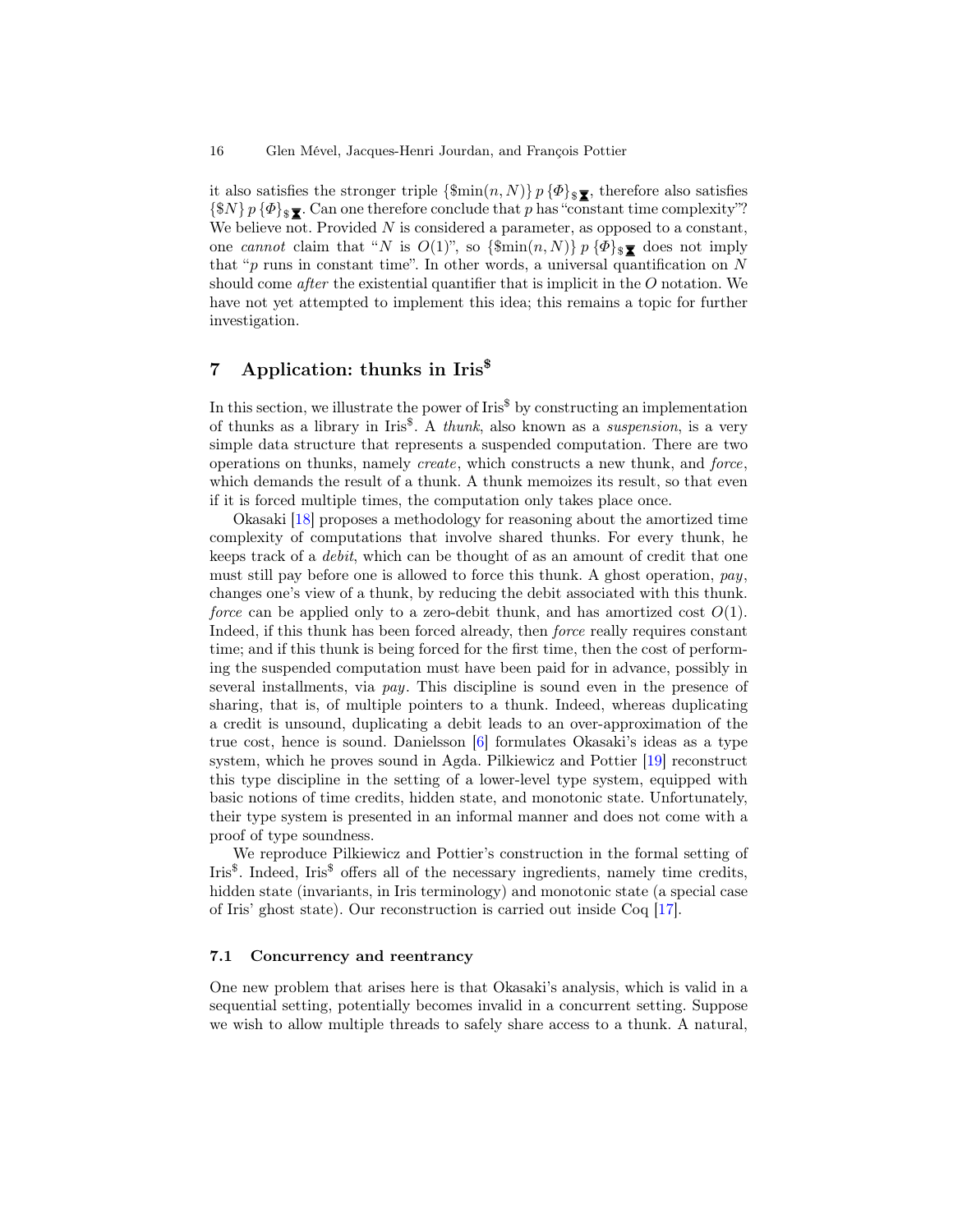simple-minded approach would be to equip every thunk with a lock and allow competition over this lock. Then, unfortunately, forcing would become a blocking operation: one thread could waste time waiting for another thread to finish forcing. In fact, in the absence of a fairness assumption about the scheduler, an unbounded amount of time could be wasted in this way. This appears to invalidate the property that *force* has amortized cost  $O(1)$ .

Technically, the manner in which this problem manifests itself in Iris<sup>§</sup> is in the specification of locks. Whereas in Iris a spin lock can be implemented and proved correct with respect to a simple and well-understood specification [\[2\]](#page-24-4), in Iris<sup>§</sup>, it cannot. The  $lock()$  method contains a potentially infinite loop: therefore, no finite amount of time credits is sufficient to prove that  $lock()$  is safe. This issue is discussed in greater depth later on ([§9\)](#page-21-0).

A distinct yet related problem is reentrancy. Arguably, an implementation of thunks should guarantee that a suspended computation is evaluated at most once. This guarantee seems particularly useful when the computation has a side effect: the user can then rely on the fact that this side effect occurs at most once. However, this property does not naturally hold: in the presence of heapallocated mutable state, it is possible to construct an ill-behaved "reentrant" thunk which, when forced, attempts to recursively force itself. Thus, something must be done to dynamically reject or statically prevent reentrancy. In Pilkiewicz and Pottier's code [\[19\]](#page-25-10), reentrancy is detected at runtime, thanks to a three-color scheme, and causes a fatal runtime failure. In a concurrent system where each thunk is equipped with a lock, reentrancy is also detected at runtime, and turned into deadlock; but we have explained earlier why we wish to avoid locks.

Fortunately, Iris provides us with a static mechanism for forbidding both concurrency and reentrancy. We introduce a unique token  $\ell$ , which can be thought of as "permission to use the thunk API", and set things up so that pay and force require and return  $\ell$ . This forbids concurrency: two operations on thunks cannot take place concurrently. Furthermore, when a user-supplied suspended computation is executed, the token  $\ell$  is not transmitted to it. This forbids reentrancy.<sup>[11](#page-16-0)</sup> The implementation of this token relies on Iris' "nonatomic invariants" ([§7.4\)](#page-18-0). With these restrictions, we are able to prove that Okasaki's discipline is sound.

#### <span id="page-16-1"></span>7.2 Implementation of thunks

A simple implementation of thunks in HeapLang appears in Figure [5.](#page-17-0) A thunk can be in one of two states: White  $f$  and Black v. A white thunk is unevaluated: the function  $f$  represents a suspended computation. A black thunk is evaluated: the value  $v$  is the result of the computation that has been performed already.

<span id="page-16-0"></span> $\frac{11}{11}$  Therefore, a suspended computation cannot force *any* thunk. This is admittedly a very severe restriction, which rules out many useful applications of thunks. In fact, we have implemented a more flexible discipline, where thunks can be grouped in multiple "regions" and there is one token per region instead of a single global  $\ell$ token. This discipline allows concurrent or reentrant operations on provably distinct thunks, yet can still be proven sound.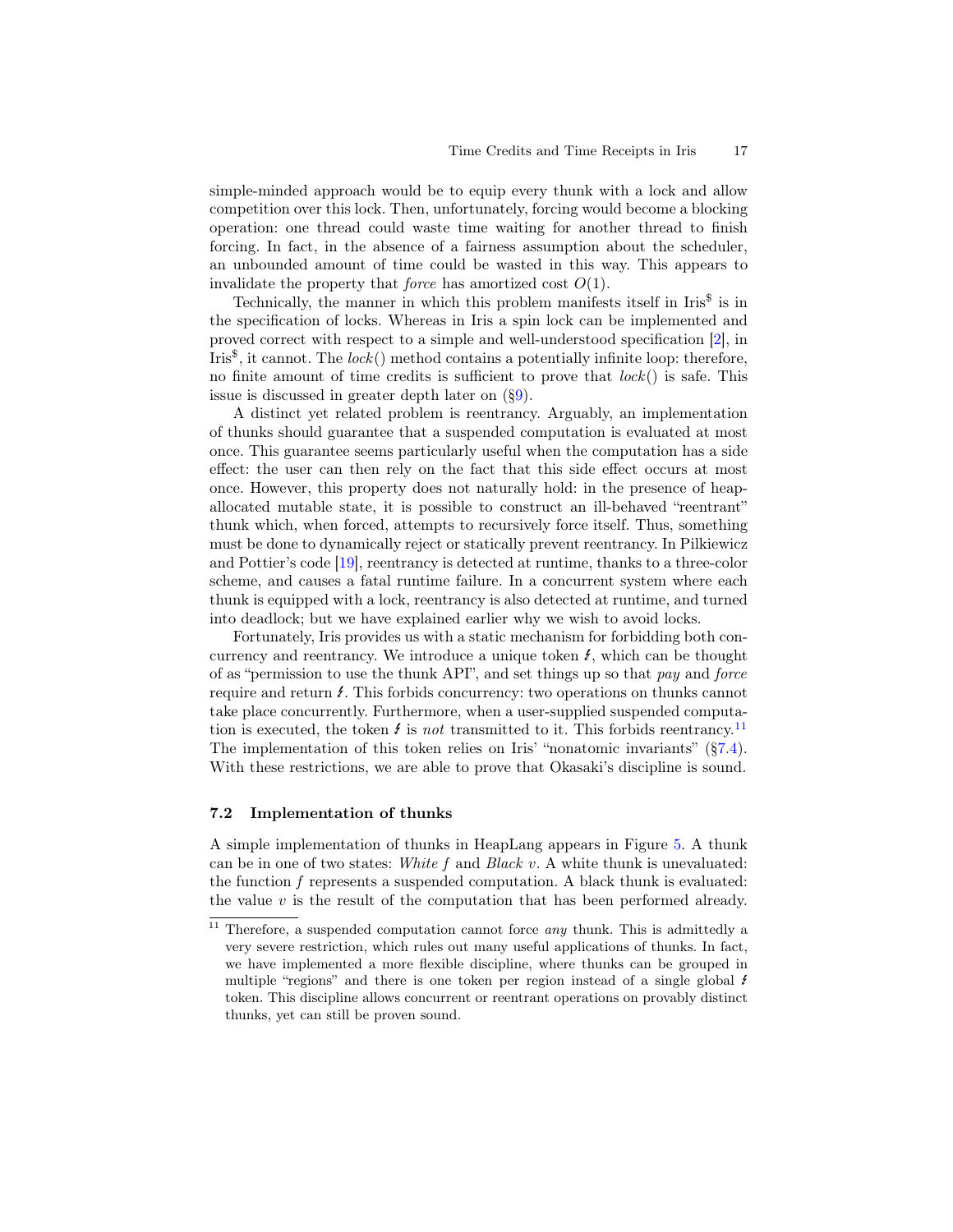create  $\triangleq \lambda f$ . **ref**(*White f*)  $force \triangleq \lambda t$ . match ! t with White  $f \Rightarrow$  let  $v = f()$  in  $t \leftarrow Black v$ ; v | Black  $v \Rightarrow v$ end

### <span id="page-17-0"></span>Fig. 5. An implementation of thunks

isThunk :  $Loc \rightarrow \mathbb{N} \rightarrow (Val \rightarrow iProp) \rightarrow iProp$  — there exist "thunks" persistent(isThunk  $t \, n \, \Phi$ )  $-$  thunks can be shared  $n_1 \leq n_2 \rightarrow$  — it is sound to isThunk  $t n_1 \Phi \rightarrow$  isThunk  $t n_2 \Phi$  overestimate a debt  $\ell : iProp$  — there exist "thunderbolts"  $\mathcal{F}$  — the user is handed one  ${\mathcal{F}}\$  \*  ${\mathcal{F}}\$   $\langle f() \rangle \{\varPhi\}$  — a computation of cost n  $\langle \langle \text{create}(f) \rangle \rangle$  gives rise to an *n*-debit thunk;  $\{\lambda t. \text{ is} \text{Think } t \text{ } n \Phi\}$  the cost is  $O(1)$  $(\forall v$ . duplicable $(\Phi v)$ ) →  ${\$11 * isThunk\ t\ 0\ \Phi * \ell\}$  — a 0-debit thunk can be forced;  $\langle \langle force (t) \rangle \rangle$  the thunderbolt is required;  $\{\lambda v \cdot \Phi v * \mathcal{E}\}$  the cost is  $O(1)$ isThunk  $t n \Phi * \$k * \ell$  $\Rightarrow$ <sub>T</sub> isThunk t  $(n - k) \Phi * I$  — paying reduces one's debt

<span id="page-17-1"></span>Fig. 6. A simple specification of thunks in  $Iris^{\$}$ 

Two colors are sufficient: because our static discipline rules out reentrancy, there is no need for a third color, whose purpose would be to dynamically detect an attempt to force a thunk that is already being forced.

## <span id="page-17-2"></span>7.3 Specification of thunks in Iris<sup>\$</sup>

Our specification of thunks appears in Figure [6.](#page-17-1) It declares an abstract predicate isThunk  $t \, n \, \Phi$ , which asserts that t is a valid thunk, that the debt associated with this thunk is  $n$ , and that this thunk (once forced) produces a value that satisfies the postcondition  $\Phi$ . The number n, a *debit*, is the number of credits that remain to be paid before this thunk can be forced. The postcondition  $\Phi$ is chosen by the user when a thunk is created. It must be duplicable (this is required in the specification of force) because force can be invoked several times and we must guarantee, every time, that the result v satisfies  $\Phi v$ .

The second axiom states that is Thunk  $t \, n \, \Phi$  is a persistent assertion. This means that a valid thunk, once created, remains a valid thunk forever. Among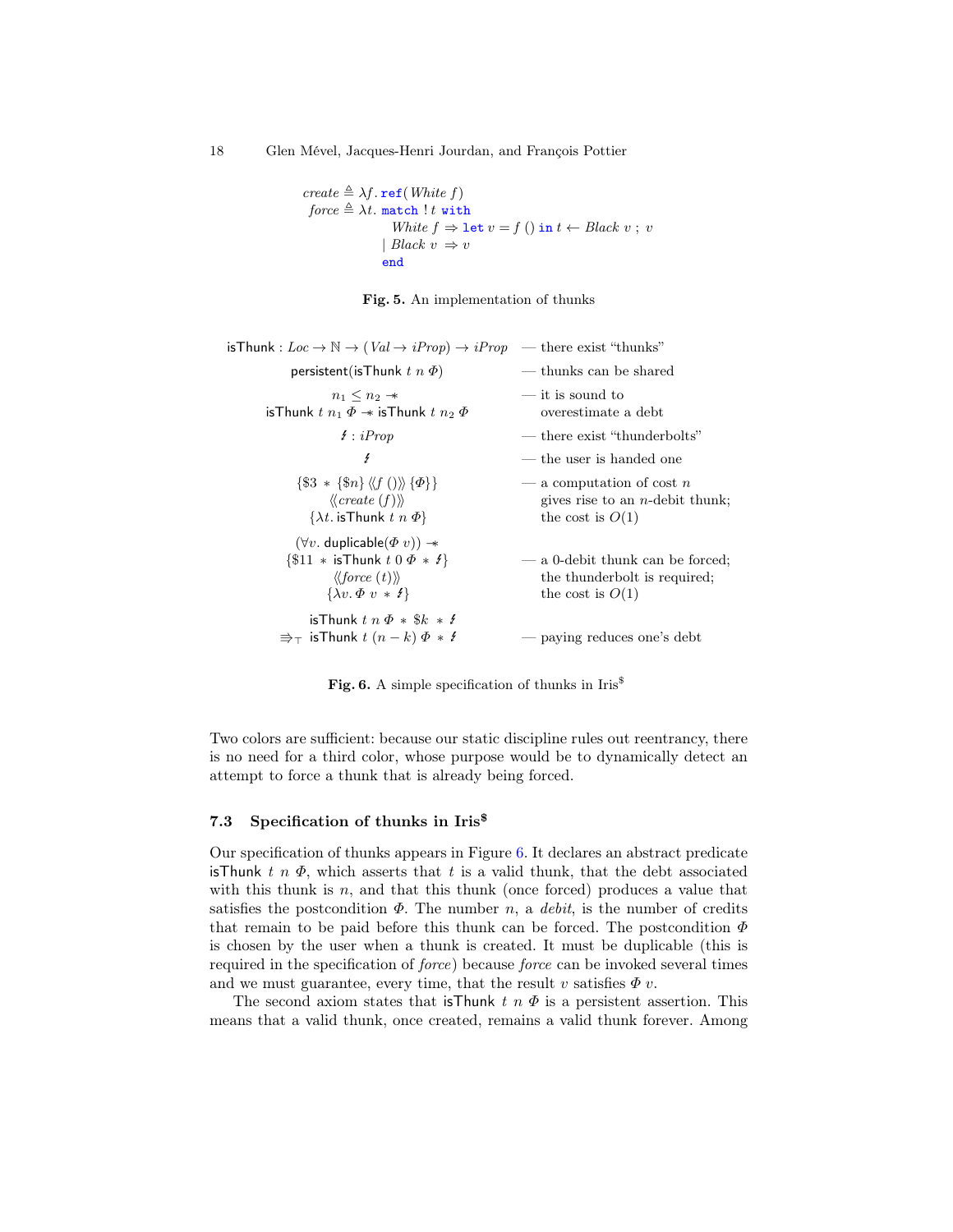other things, it is permitted to create two pointers to a single thunk and to reason independently about each of these pointers.

The third axiom states that isThunk  $t \, n \, \Phi$  is covariant in its parameter n. Overestimating a debt still leads to a correct analysis of a program's worst-case time complexity.

Next, the specification declares an abstract assertion  $\ell$ , and provides the user with one copy of this assertion. We refer to it as "the thunderbolt".

The next item in Figure  $6$  is the specification of *create*. It is higher-order: the precondition of create contains a specification of the function f that is passed as an argument to *create*. This axiom states that, if  $f$  represents a computation of cost n, then create  $(f)$  produces an n-debit thunk. The cost of creation itself is 3 credits. This specification is somewhat simplistic, as it does not allow the function  $f$  to have a nontrivial precondition. It is possible to offer a richer specification; we eschew it in favor of simplicity.

Next comes the specification of force. Only a 0-debit thunk can be forced. The result is a value v that satisfies  $\Phi$ . The (amortized) cost of forcing is 11 credits. The thunderbolt appears in the pre- and postcondition of force, forbidding any concurrent attempts to force a thunk.

The last axiom in Figure [6](#page-17-1) corresponds to pay. It is a view shift, a ghost operation. By paying k credits, one turns an n-debit thunk into an  $(n-k)$ -debit thunk. At runtime, nothing happens: it is the same thunk before and after the payment. Yet, after the view shift, we have a new view of the number of debits associated with this thunk. Here, paying requires the thunderbolt. It should be possible to remove this requirement; we have not yet attempted to do so.

### <span id="page-18-0"></span>7.4 Proof of thunks in Iris\$

After implementing thunks in HeapLang ([§7.2\)](#page-16-1) and expressing their specification in Iris<sup>\$</sup> ( $\S 7.3$ ), there remains to prove that this specification can be established. We sketch the key ideas of this proof.

Following Pilkiewicz and Pottier [\[19\]](#page-25-10), when a new thunk is created, we install a new Iris invariant, which describes this thunk. The invariant is as follows:

ThunkInv  $t \gamma$  nc  $\Phi \triangleq$  $\exists ac.$   $\left(\begin{matrix} - & - & -\gamma \\ 0 & ac \end{matrix}\right) * \begin{matrix} \frac{\gamma}{2} & \frac{\gamma}{2} & \frac{\gamma}{2} \\ \frac{\gamma}{2} & \frac{\gamma}{2} & \frac{\gamma}{2} & \frac{\gamma}{2} \\ \frac{\gamma}{2} & \frac{\gamma}{2} & \frac{\gamma}{2} & \frac{\gamma}{2} \end{matrix}$  White  $f * \{\text{snc}\}\{f\}\{\emptyset\} * \{\text{ac}\}\$  $\vee \exists v. \ t \mapsto Black \ v * \ \Phi(v)$  $\setminus$ 

 $\gamma$  is a ghost location, which we allocate at the same time as the thunk t. It holds elements of the authoritative monoid  $\text{AUTH}(\mathbb{N}, \text{max})$  [\[12\]](#page-25-3). The variable nc, for "necessary credits", is the cost of the suspended computation: it appears in the precondition of  $f$ . The variable  $ac$ , for "available credits", is the number of credits that have been paid so far. The disjunction inside the invariant states that:

- $-$  either the thunk is white, in which case we have ac credits at hand;
- or the thunk is black, in which case we have no credits at hand, as they have been spent already.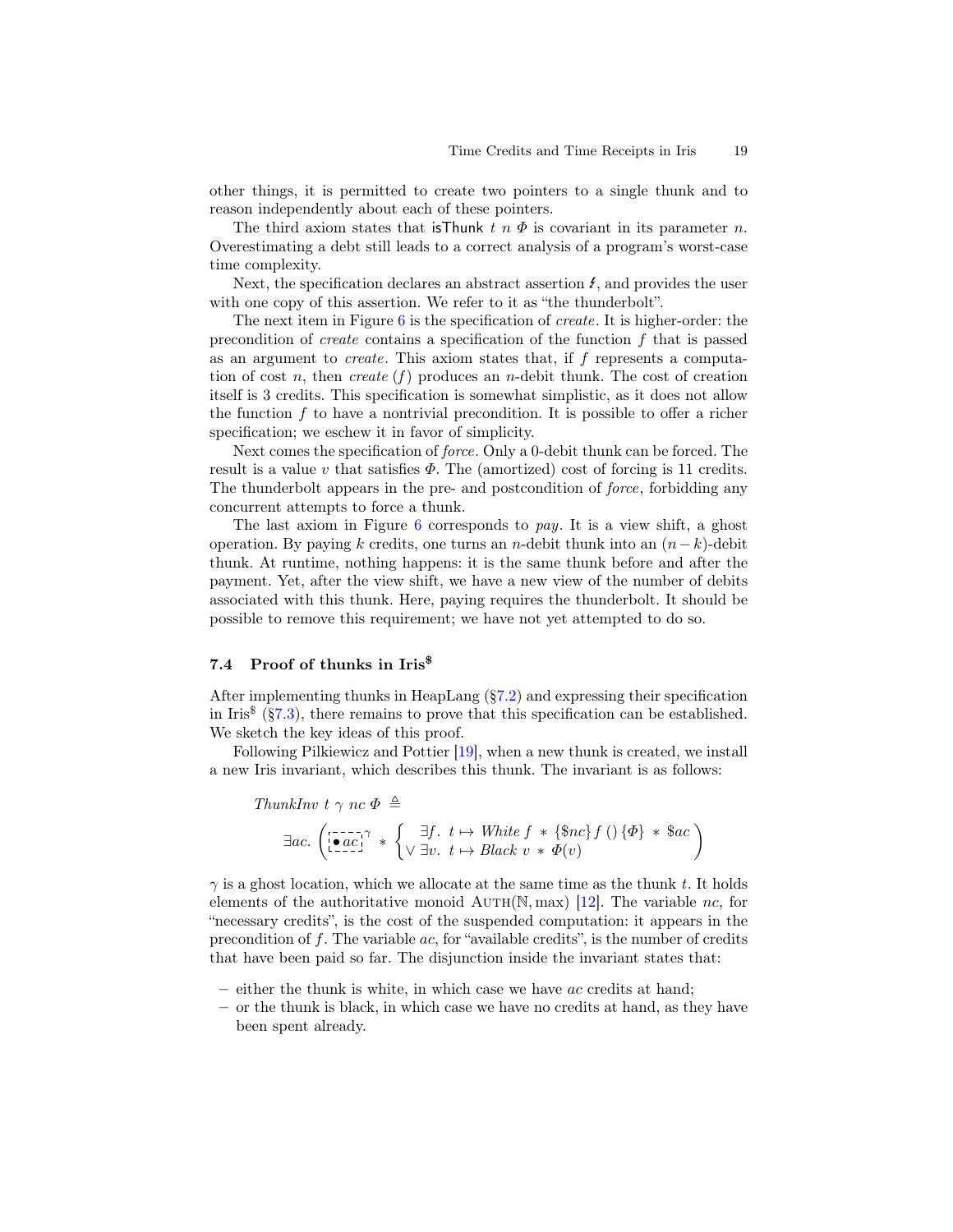The predicate is Thunk  $t \, n \, \Phi$  is then defined as follows:

isThunk 
$$
t n \Phi \triangleq
$$
  
\n
$$
\exists \gamma, nc. \begin{pmatrix} \frac{1}{2} (nc - n) \\ 0 (nc - n) \end{pmatrix}^{\gamma} * \text{Nalnv}(ThunkInv \ t \ \gamma \ nc \ \Phi) \end{pmatrix}
$$

The non-authoritative assertion  $\left[\circ (nc - n)\right]^{\gamma}$  inside isThunk t n  $\Phi$ , confronted with the authoritative assertion  $\oint \vec{a} c_1$ <sup>7</sup> that can be obtained by acquiring the invariant, implies the inequality  $nc - n \leq ac$ , therefore  $nc \leq ac + n$ . That is, the credits paid so far  $(ac)$  plus the credits that remain to be paid  $(n)$  are sufficient to cover for the actual cost of the computation  $(nc)$ . In particular, in the proof of force, we have a 0-debit thunk, so  $nc \leq ac$  holds. In the case where the thunk is white, this means that the ac credits that we have at hand are sufficient to justify the call  $f$  (), which requires nc credits.

The final aspect that remains to be explained is our use of  $Nalnv(\cdots)$ , an Iris "nonatomic invariant". Indeed, in this proof, we cannot rely on Iris' primitive invariants. A primitive invariant can be acquired only for the duration of an atomic instruction [\[12\]](#page-25-3). In our implementation of thunks (Figure [5\)](#page-17-0), however, we need a "critical section" that encompasses several instructions. That is, we must acquire the invariant before dereferencing  $t$ , and (in the case where this thunk is white) we cannot release it until we have marked this thunk black. Fortunately, Iris provides a library of "nonatomic invariants" for this very purpose. (This library is used in the RustBelt project [\[10\]](#page-25-11) to implement Rust's type Cell.) This library offers separate ghost operations for acquiring and releasing an invariant. Acquiring an invariant consumes a unique token, which is recovered when the invariant is released: this guarantees that an invariant cannot be acquired twice, or in other words, that two threads cannot be in a critical section at the same time. The unique token involved in this protocol is the one that we expose to the end user as "the thunderbolt".

# <span id="page-19-0"></span>8 Application: Union-Find in Iris<sup>\$1</sup>

As an illustration of the use of both time credits and time receipts, we formally verify the functional correctness and time complexity of an implementation of the Union-Find data structure. Our proof [\[17\]](#page-25-6) is based on Charguéraud and Pottier's work [\[4\]](#page-24-2). We port their code from OCaml to HeapLang, and port their proof from Separation Logic with Time Credits to Iris<sup>\$7</sup>. At this point, the proof exploits just Iris<sup>\$</sup>, a subset of Iris<sup>\$</sup>**I**. The mathematical analysis of Union-Find, which represents a large part of the proof, is unchanged. Our contribution lies in the fact that we modify the data structure to represent ranks as machine integers instead of unbounded integers, and exploit time receipts in  $\text{Iris}^{\text{SZ}}$  to establish the absence of overflow. We equip HeapLang with signed machine integers whose bit width is a parameter w. Under the hypothesis  $\log \log N < w - 1$ , we are able to prove that, even though the code uses limited-width machine integers, no overflow can occur in a feasible time. If for instance  $N$  is  $2^{63}$ , then this condition boils down to  $w \geq 7$ . Ranks can be stored in just 7 bits without risking overflow.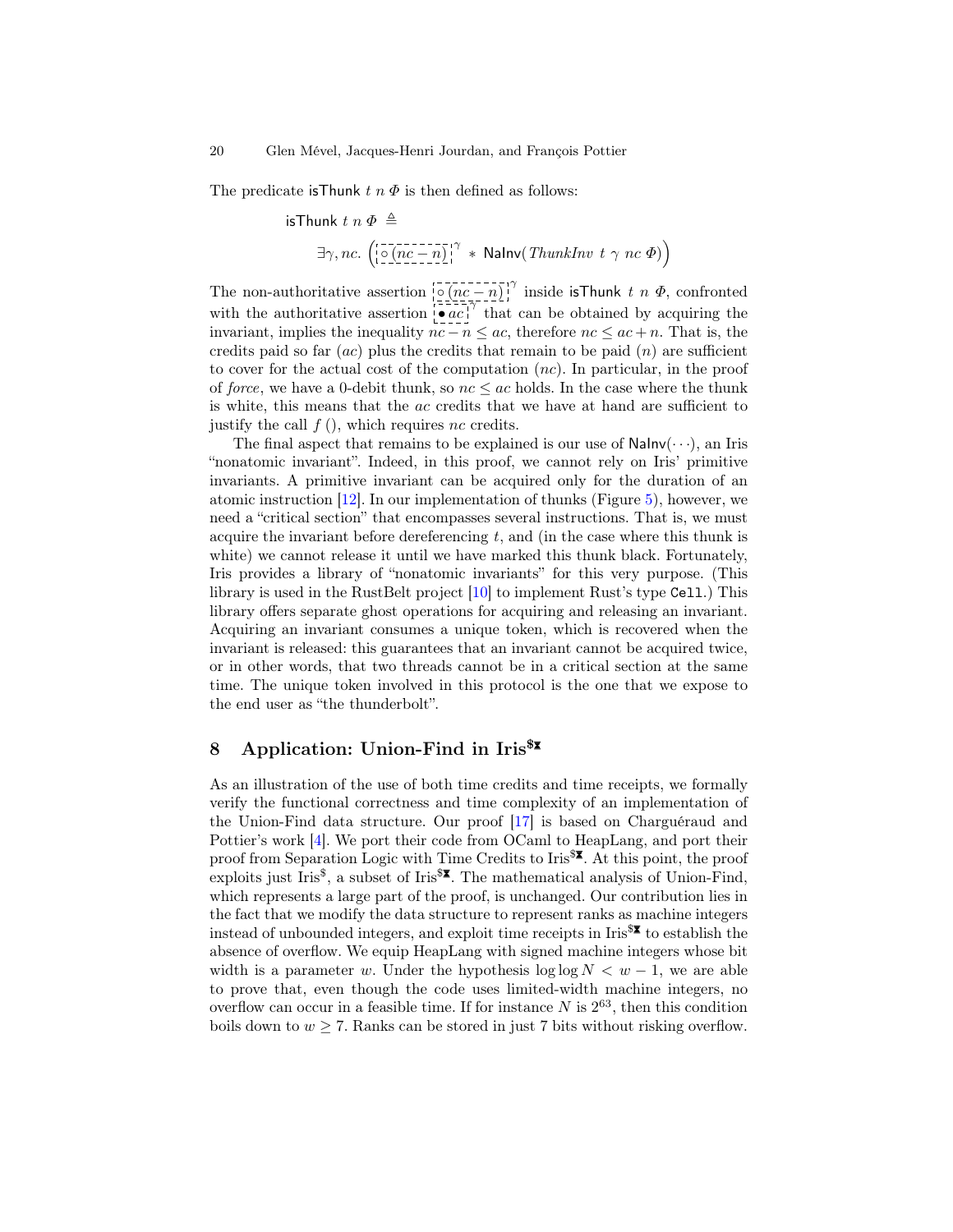As in Charguéraud and Pottier's work, the Union-Find library advertises an abstract representation predicate is UF  $D R V$ , which describes a well-formed, uniquely-owned Union-Find data structure. The parameter  $D$ , a set of nodes, is the domain of the data structure. The parameter  $R$ , a function, maps a node to the representative element of its equivalence class. The parameter  $V$ , also a function, maps a node to a payload value associated with its equivalence class. We do not show the specification of every operation. Instead, we focus on *union*, which merges two equivalence classes. We establish the following Iris<sup>\$</sup> $\bar{z}$  triple:

$$
\begin{array}{c}\n\log \log N < w - 1 \\
x \in D \\
y \in D\n\end{array}\n\Rightarrow\n\begin{array}{c}\n\{\text{isUF } DRV * \$(44\alpha(|D|) + 152)\} \\
\text{union } (x, y) \\
\{\lambda z. \quad \text{isUF } DR'V' * \\
z = R(x) \lor z = R(y)\}\n\end{array}
$$

where the functions  $R'$  and  $V'$  are defined as follows:<sup>[12](#page-20-0)</sup>

$$
(R'(w), V'(w)) = \begin{cases} (z, & V(z)) & \text{if } R(w) = R(x) \text{ or } R(w) = R(y) \\ (R(w), V(w)) & \text{otherwise} \end{cases}
$$

The hypotheses  $x \in D$  and  $y \in D$  and the conjunct is UF DRV in the precondition require that x and y be two nodes in a valid Union-Find data structure. The postcondition  $\lambda z$ ... describes the state of the data structure after the operation and the return value z.

The conjunct  $\$(44\alpha(|D|)+152)$  in the precondition indicates that union has time complexity  $O(\alpha(n))$ , where  $\alpha$  is an inverse of Ackermann's function and n is the number of nodes in the data structure. This is an amortized bound; the predicate isUF also contains a certain number of time credits, known as the potential of the data structure, which are used to justify union operations whose actual cost exceeds the advertised cost. The constants 44 and 152 differ from those found in Charguéraud and Pottier's specification [\[4\]](#page-24-2) because  $\text{I} \text{r}$  is<sup>\$2</sup> counts every computation step, whereas they count only function calls. Abstracting these constants by using O notation, as proposed by Guéneau *et al.* [\[7\]](#page-25-8), would be desirable, but we have not attempted to do so yet.

The main novelty, with respect to Charguéraud and Pottier's specification, is the hypothesis  $\log \log N < w - 1$ , which is required to prove that no overflow can occur when the rank of a node is incremented. In our proof,  $N$  and  $w$  are parameters; once their values are chosen, this hypothesis is easily discharged, once and for all. In the absence of time receipts, we would have to publish the hypothesis  $\log \log n < w - 1$ , where *n* is the cardinal of *D*, forcing every (direct and indirect) user of the data structure to keep track of this requirement.

For the proof to go through, we store  $n$  time receipts in the data structure: that is, we include the conjunct  $\mathbf{\Sigma} n$ , where n stands for  $|D|$ , in the definition of the invariant is UF D RV. The operation of creating a new node takes at least one

<span id="page-20-0"></span><sup>&</sup>lt;sup>12</sup> This definition of R' and V' has free variables x, y, z, therefore in reality must appear inside the postcondition. Here, it is presented separately, for greater readability.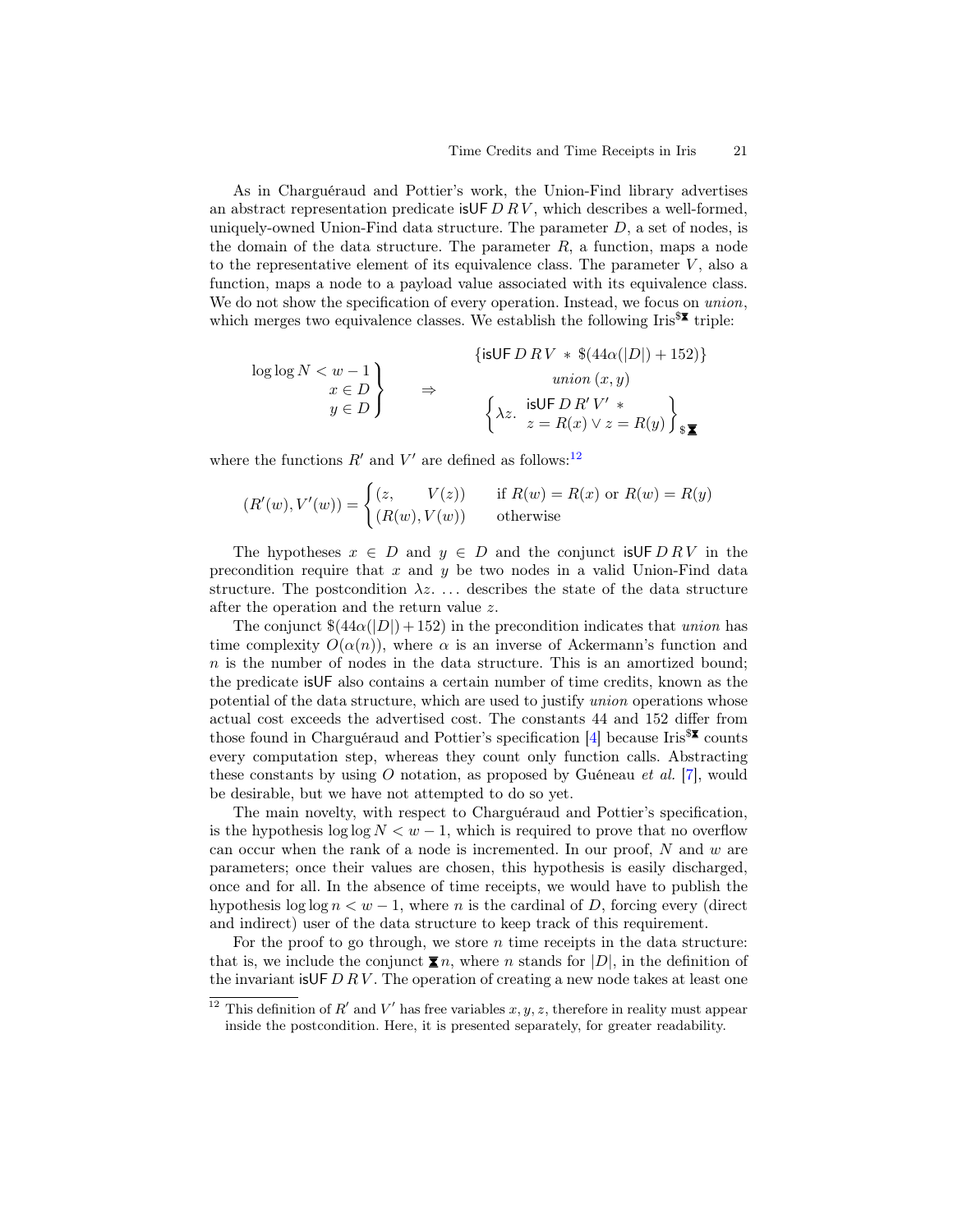step, therefore produces one new time receipt, which is used to prove that the invariant is preserved by this operation. At any point, then, from the invariant, and from the basic laws of time receipts, we can deduce that  $n < N$  holds. Furthermore, it is easy to show that a rank is at most  $log n$ . Therefore, a rank is at most  $\log N$ . In combination with the hypothesis  $\log \log N < w - 1$ , this suffices to prove that a rank is at most  $2^{w-1} - 1$ , the largest signed machine integer, and therefore that no overflow can occur in the computation of a rank.

Clochard *et al.* [\[5,](#page-24-3)  $\S2$ ] already present Union-Find as a motivating example among several others. They write that "there is obviously no danger of arithmetic overflow here, since [ranks] are only obtained by successive increments by one". This argument would be formalized in their system by representing ranks as either "one-time" or "peano" integers (in our terminology, clocks or snapclocks). This argument could be expressed in Iris<sup>\$</sup> $\mathbf{\Sigma}$ , but would lead to requiring log  $N <$  $w - 1$ . In contrast, we use a more refined argument: we note that ranks are logarithmic in  $n$ , the number of nodes, and that  $n$  itself can never overflow. This leads us to the much weaker requirement  $\log \log N < w - 1$ , which means that a rank can be stored in very few bits. We believe that this argument cannot be expressed in Clochard et al.'s system.

# <span id="page-21-0"></span>9 Discussion

One feature of Iris and HeapLang that deserves further discussion is concurrency. Iris is an evolution of Concurrent Separation Logic, and HeapLang has shared-memory concurrency. How does this impact our reasoning about time? At a purely formal level, this does not have any impact: Theorems [1,](#page-10-1) [2,](#page-12-1) [3](#page-14-2) and their proofs are essentially oblivious to the absence or presence of concurrency in the programming language. At a more informal level, though, this impacts our interpretation of the real-world meaning of these theorems. Whereas in a sequential setting a "number of computation steps" can be equated (up to a constant factor) with "time", in a concurrent setting, a "number of computation steps" is referred to as "work", and is related to "time" only up to a factor of  $p$ , the number of processors. In short, our system measures work, not time. The number of available processors should be taken into account when choosing a specific value of  $N$ : this value must be so large that N computation steps are infeasible even by  $p$  processors. With this in mind, we believe that our system can still be used to prove properties that have physical relevance.

In short, our new program logics, Iris<sup>\$</sup>, Iris<sup>\$</sup>, and Iris<sup>\$</sup><sup>\*</sup>, tolerate concurrency. Yet, is it fair to say that they have "good support" for reasoning about concurrent programs? We believe not yet, and this is an area for future research. The main open issue is that we do not at this time have good support for reasoning about the time complexity of programs that perform busy-waiting on some resource. The root of the difficulty, already mentioned during the presentation of thunks ([§7.1\)](#page-15-0), is that one thread can fail to make progress, due to interference with another thread. A retry is then necessary, wasting time. In a spin lock, for instance, the "compare-and-set" (CAS) instruction that attempts to acquire the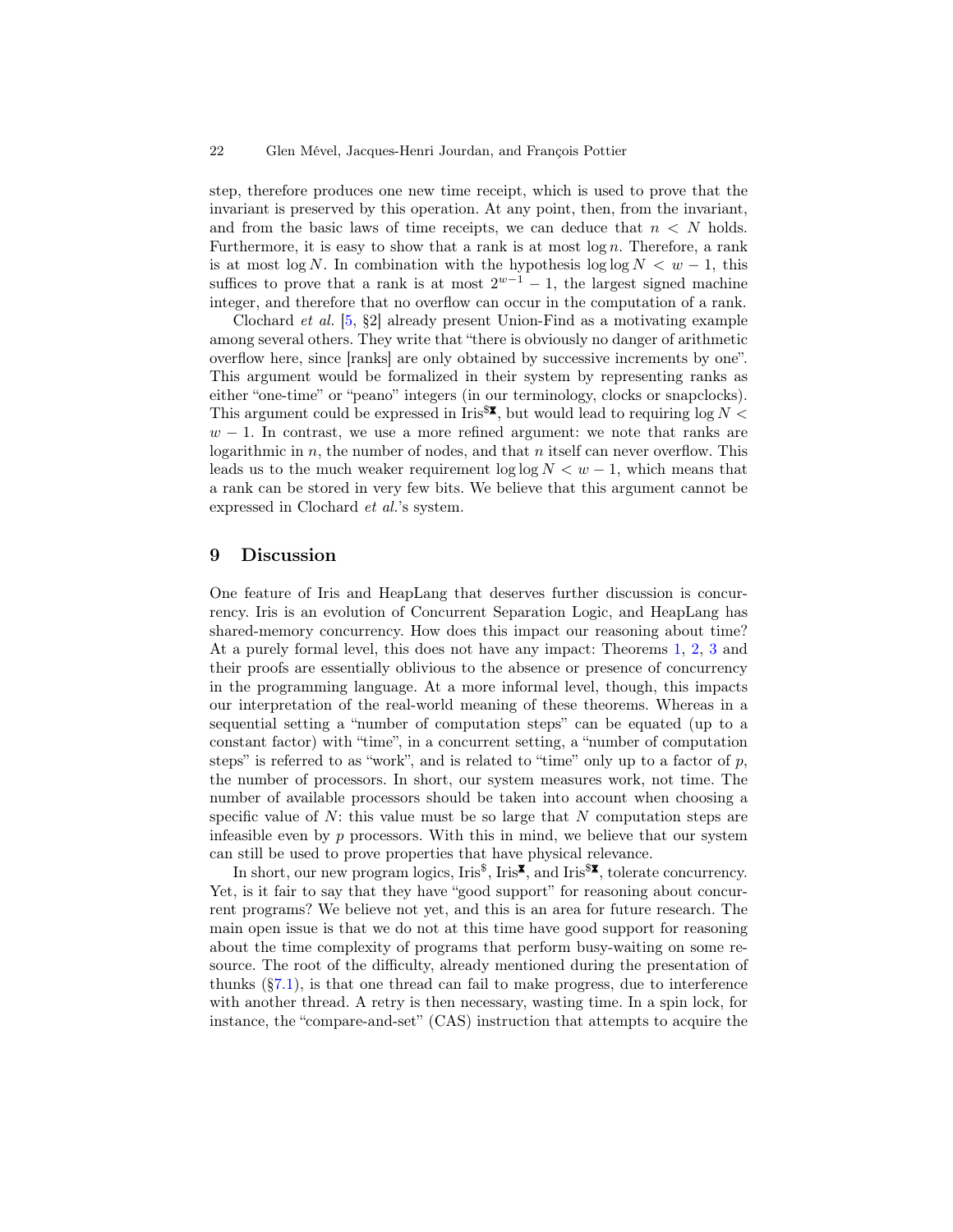lock can fail. There is no bound on the number of attempts that are required until the lock is eventually acquired. Thus, in Iris<sup>\$</sup>, we are currently unable to assign any specification to the lock method of a spin lock.

In the future, we wish to take inspiration from Hoffmann, Marmar and Shao [\[9\]](#page-25-4), who use time credits in Concurrent Separation Logic to establish the lock-freedom of several concurrent data structures. The key idea is to formalize the informal argument that "failure of a thread to make progress is caused by successful progress in another thread". Hoffmann et al. set up a "quantitative compensation scheme", that is, a protocol by which successful progress in one thread (say, a successful CAS operation) must transmit a number of time credits to every thread that has encountered a corresponding failure and therefore must retry. Quite interestingly, this protocol is not hardwired into the reasoning rule for CAS. In fact, CAS itself is not primitive; it is encoded in terms of an atomic  $\{\ldots\}$  construct. The protocol is set up by the user, by exploiting the basic tools of Concurrent Separation Logic, including shared invariants. Thus, it should be possible in Iris<sup>\$</sup> to reproduce Hoffmann *et al.*'s reasoning and to assign useful specifications to certain lock-free data structures. Furthermore, we believe that, under a fairness assumption, it should be possible to assign Iris<sup>\$</sup> specifications also to coarse-grained data structures, which involve locks. Roughly speaking, under a fair scheduler, the maximum time spent waiting for a lock is the maximum number of threads that may compete for this lock, multiplied by the maximum cost of a critical section protected by this lock. Whether and how this can be formalized is a topic of future research.

The axiom  $\nabla N \Rightarrow_{\tau}$  False comes with a few caveats that should be mentioned. The same caveats apply to Clochard  $et$  al.'s system  $[5]$ , and are known to them.

One caveat is that it is possible in theory to use this axiom to write and justify surprising programs. For instance, in Iris<sup> $\bar{\bm{z}}$ </sup>, the loop "for  $i = 1$  to N do () done" satisfies the specification  $\{True\}$  -  $\{False\}$ : that is, it is possible to prove that this loop "never ends". As a consequence, this loop also satisfies every specification of the form  $\{True\}$  — { $\Phi$ }. On the face of it, this loop would appear to be a valid solution to every programming assignment! In practice, it is up to the user to exhibit taste and to refrain from exploiting such a paradox. In reality, the situation is no worse than that in plain Iris, a logic of partial correctness, where the infinite loop "while true do () done" also satisfies  $\{True\}$  -  $\{False\}$ .

Another important caveat is that the compiler must in principle be instructed to never optimize ticks away. If, for instance, the compiler was allowed to recognize that the loop "for  $i = 1$  to N do () done" does nothing, and to replace this loop with a no-op, then this loop, which according to Iris<sup> $\bar{z}$ </sup> "never ends", would in reality end immediately. We would thereby be in danger of proving that a source program cannot crash unless it is allowed to run for centuries, whereas in reality the corresponding compiled program does crash in a short time. In practice, this danger can be avoided by actually instrumenting the source code with  $tick()$  instructions and by presenting tick to the compiler as an unknown external function, which cannot be optimized away. However, this seems a pity, as it disables many compiler optimizations.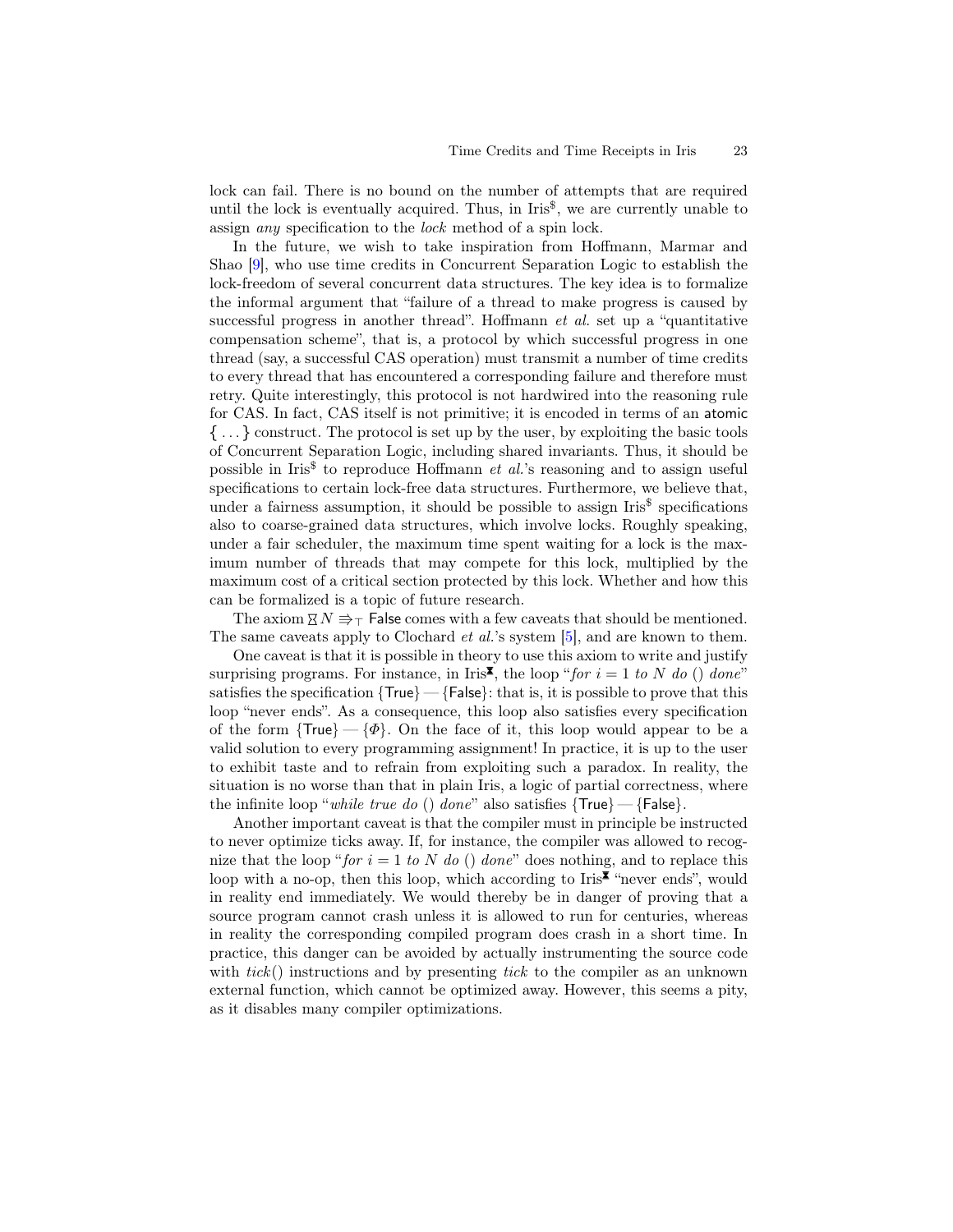We believe that, despite these pitfalls, time receipts can be a useful tool. We hope that, in the future, better ways of avoiding these pitfalls will be discovered.

# 10 Related work

Time credits in an affine Separation Logic are not a new concept. Atkey [\[1\]](#page-24-1) introduces them in the setting of Separation Logic. Pilkiewicz and Pottier [\[19\]](#page-25-10) exploit them in an informal reconstruction of Danielsson's type discipline for lazy thunks [\[6\]](#page-25-9), which itself is inspired by Okasaki's work [\[18\]](#page-25-5). Several authors subsequently exploit time credits in machine-checked proofs of correctness and time complexity of algorithms and data structures [\[4,](#page-24-2)[7,](#page-25-8)[21\]](#page-25-12). Hoffmann, Marmar and Shao  $[9]$ , whose work was discussed earlier in this paper  $(\S 9)$ , use time credits in Concurrent Separation Logic to prove that several concurrent data structure implementations are lock-free.

At a metatheoretic level, Charguéraud and Pottier [\[4\]](#page-24-2) provide a machinechecked proof of soundness of a Separation Logic with time credits. Haslbeck and Nipkow [\[8\]](#page-25-13) compare three program logics that can provide worst-case time complexity guarantees, including Separation Logic with time credits.

To the best of our knowledge, affine (exclusive and persistent) time receipts are new, and the axiom  $\sum N \Rightarrow_{\top}$  False is new as well. It is inspired by Clochard et al.'s idea that "programs cannot run for centuries" [\[5\]](#page-24-3), but distills this idea into a simpler form.

Our implementation of thunks and our reconstruction of Okasaki's debits [\[18\]](#page-25-5) in terms of credits are inspired by earlier work [\[6](#page-25-9)[,19\]](#page-25-10). Although Okasaki's analysis assumes a sequential setting, we adapt it to a concurrent setting by explicitly forbidding concurrent operations on thunks; to do so, we rely on Iris nonatomic invariants. In contrast, Danielsson [\[6\]](#page-25-9) views thunks as a primitive construct in an otherwise pure language. He equips the language with a type discipline, where the type Thunk, which is indexed with a debit, forms a monad, and he provides a direct proof of type soundness. The manner in which Danielsson inserts tick instructions into programs is a precursor of our tick translation; this idea can in fact be traced at least as far back as Moran and Sands [\[16\]](#page-25-14). Pilkiewicz and Pottier [\[19\]](#page-25-10) sketch an encoding of debits in terms of credits. Because they work in a sequential setting, they are able to install a shared invariant by exploiting the anti-frame rule [\[20\]](#page-25-15), whereas we use Iris' nonatomic invariants for this purpose. The anti-frame rule does not rule out reentrancy, so they must detect it at runtime, whereas in our case both concurrency and reentrancy are ruled out by our use of nonatomic invariants.

Madhavan et al. [\[15\]](#page-25-16) present an automated system that infers and verifies resource bounds for higher-order functional programs with thunks (and, more generally, with memoization tables). They transform the source program to an instrumented form where the state is explicit and can be described by monotone assertions. For instance, it is possible to assert that a thunk has been forced already (which guarantees that forcing it again has constant cost). This seems analogous in Okasaki's terminology to asserting that a thunk has zero debits,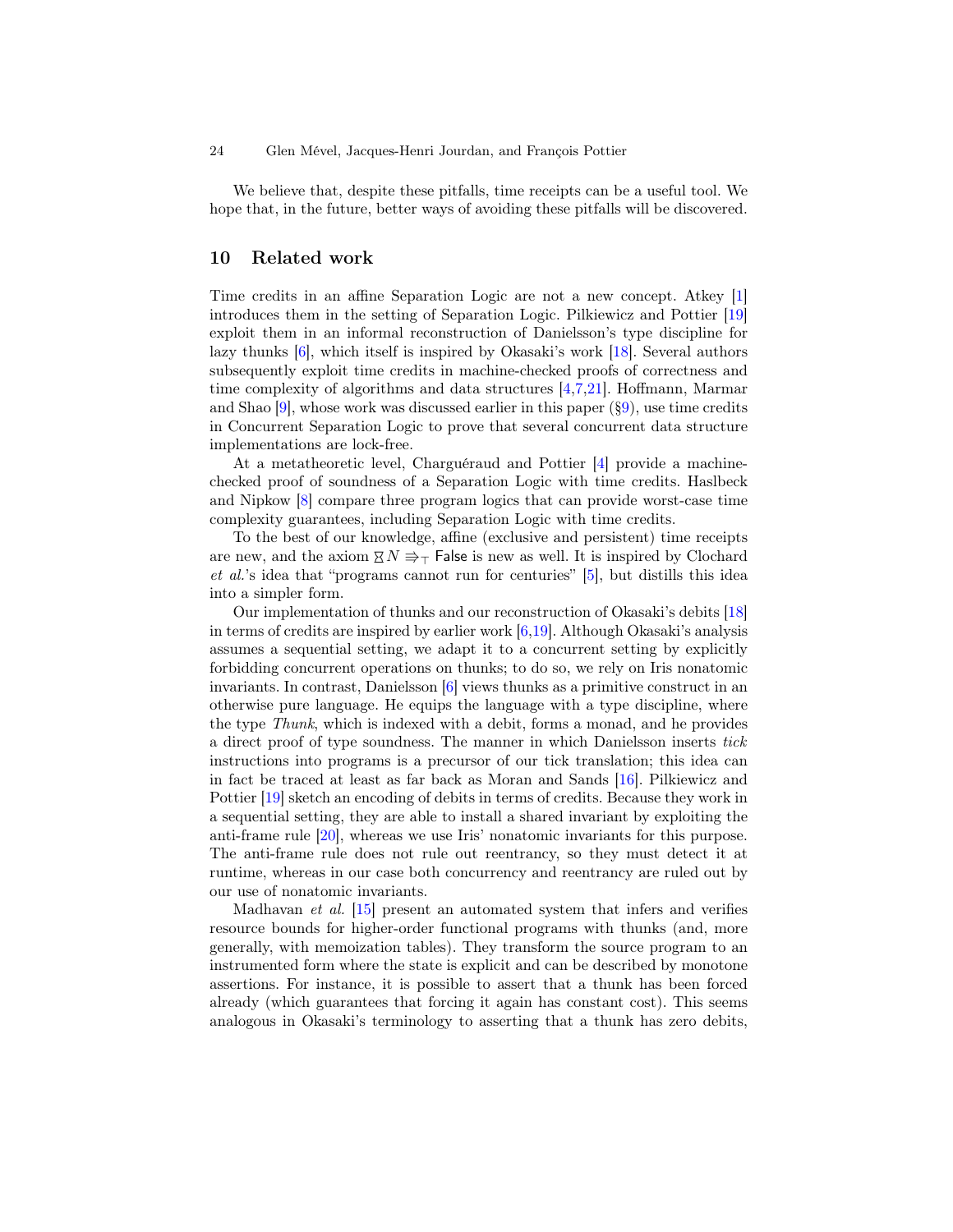also a monotone assertion. We presently do not know whether Madhavan et al.'s system could be encoded into a lower-level program logic such as Iris<sup>\$</sup>; it would be interesting to find out.

## 11 Conclusion

We have presented two mechanisms, namely time credits and time receipts, by which Iris, a state-of-the-art concurrent program logic, can be extended with means of reasoning about time. We have established soundness theorems that state precisely what guarantees are offered by the extended program logics  $\text{Iris}^{\$}$ , Iris<sup> $\overline{Z}$ </sup>, and Iris<sup>\$</sup> $\overline{Z}$ . We have defined these new logics modularly, by composing Iris with a program transformation. The three proofs follow a similar pattern: the soundness theorem of Iris is composed with a simulation lemma about the tick translation. We have illustrated the power of the new logics by reconstructing Okasaki's debit-based analysis of thunks, by reconstructing Clochard et al.'s technique for proving the absence of certain integer overflows, and by presenting an analysis of Union-Find that exploits both time credits and time receipts.

One limitation of our work is that all of our metatheoretic results are specific to HeapLang, and would have to be reproduced, following the same pattern, if one wished to instantiate Iris<sup>\$2</sup> for another programming language. It would be desirable to make our statements and proofs generic. In future work, we would also like to better understand what can be proved about the time complexity of concurrent programs that involve waiting. Can the time spent waiting be bounded? What specification can one give to a lock, or a thunk that is protected by a lock? A fairness hypothesis about the scheduler seems to be required, but it is not clear yet how to state and exploit such a hypothesis. Hoffmann, Marmar and Shao [\[9\]](#page-25-4) have carried out pioneering work in this area, but have dealt only with lock-free data structures and only with situations where the number of competing threads is fixed. It would be interesting to transpose their work into Iris\$ and to develop it further.

# References

- <span id="page-24-1"></span>1. Atkey, R.: [Amortised resource analysis with separation logic.](http://bentnib.org/amortised-sep-logic-journal.pdf) Logical Methods in Computer Science 7(2:17) (2011)
- <span id="page-24-4"></span>2. Birkedal, L.: [Lecture 11: CAS and spin locks.](https://iris-project.org/tutorial-pdfs/lecture11-cas-spin-lock.pdf) [https://iris-project.org/](https://iris-project.org/tutorial-pdfs/lecture11-cas-spin-lock.pdf) [tutorial-pdfs/lecture11-cas-spin-lock.pdf](https://iris-project.org/tutorial-pdfs/lecture11-cas-spin-lock.pdf) (Nov 2017)
- <span id="page-24-0"></span>3. Brookes, S., O'Hearn, P.W.: [Concurrent separation logic.](http://siglog.hosting.acm.org/wp-content/uploads/2016/07/siglog_news_9.pdf#page=49) SIGLOG News 3(3), 47– 65 (2016)
- <span id="page-24-2"></span>4. Charguéraud, A., Pottier, F.: [Verifying the correctness and amortized complexity](http://gallium.inria.fr/~fpottier/publis/chargueraud-pottier-uf-sltc.pdf) [of a union-find implementation in separation logic with time credits.](http://gallium.inria.fr/~fpottier/publis/chargueraud-pottier-uf-sltc.pdf) Journal of Automated Reasoning (2017)
- <span id="page-24-3"></span>5. Clochard, M., Filliâtre, J.C., Paskevich, A.: [How to avoid proving the absence of](https://hal.inria.fr/hal-01162661) [integer overflows.](https://hal.inria.fr/hal-01162661) In: Verified Software: Theories, Tools and Experiments. Lecture Notes in Computer Science, vol. 9593, pp. 94–109. Springer (2015)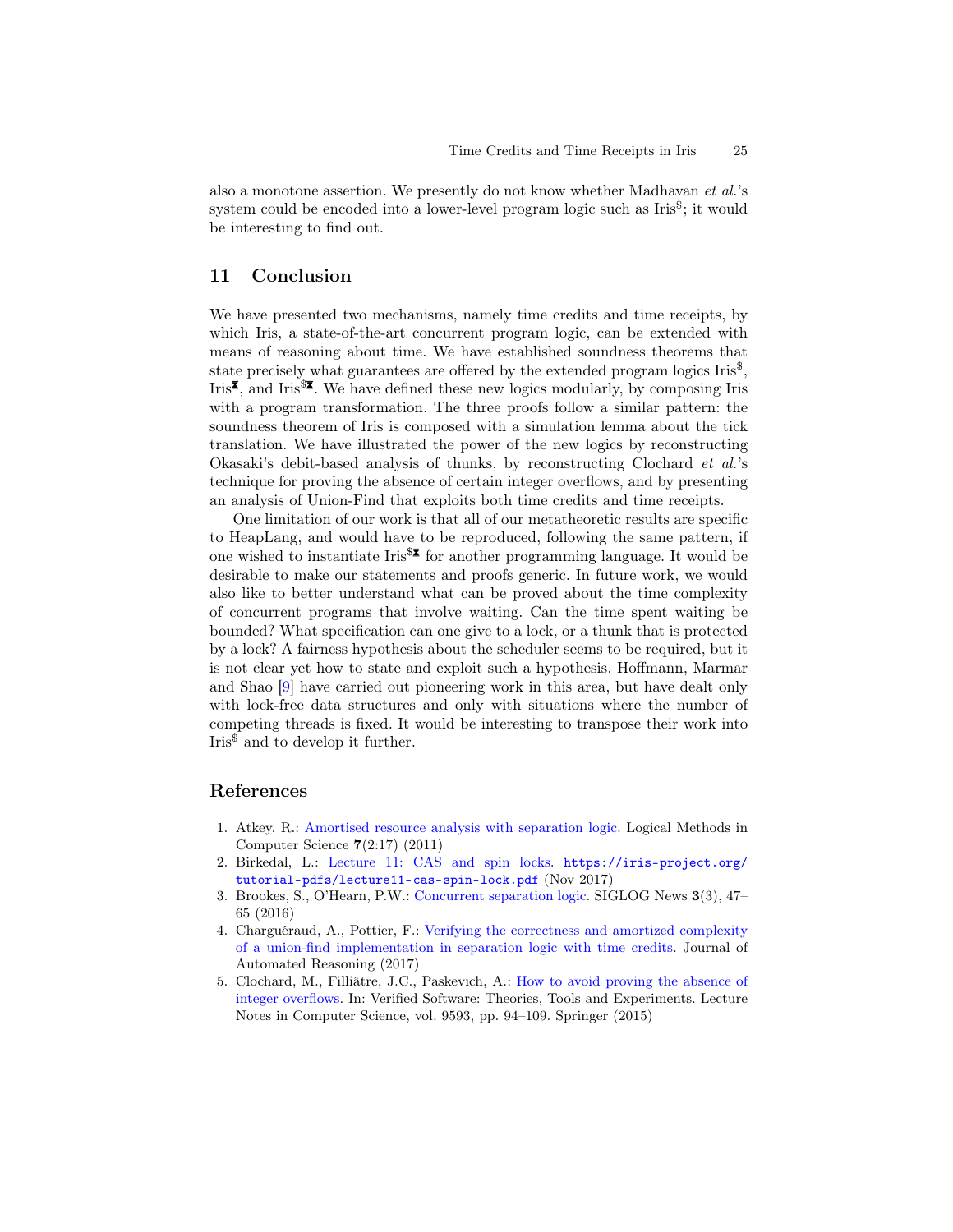- <span id="page-25-9"></span>6. Danielsson, N.A.: [Lightweight semiformal time complexity analysis for purely func](http://www.cse.chalmers.se/~nad/publications/danielsson-popl2008.pdf)[tional data structures.](http://www.cse.chalmers.se/~nad/publications/danielsson-popl2008.pdf) In: Principles of Programming Languages (POPL) (2008)
- <span id="page-25-8"></span>7. Guéneau, A., Charguéraud, A., Pottier, F.: [A fistful of dollars: Formalizing asymp](http://gallium.inria.fr/~fpottier/publis/gueneau-chargeraud-pottier-esop2018.pdf)[totic complexity claims via deductive program verification.](http://gallium.inria.fr/~fpottier/publis/gueneau-chargeraud-pottier-esop2018.pdf) In: European Symposium on Programming (ESOP). Lecture Notes in Computer Science, vol. 10801, pp. 533–560. Springer (2018)
- <span id="page-25-13"></span>8. Haslbeck, M.P.L., Nipkow, T.: [Hoare logics for time bounds: A study in meta the](https://www21.in.tum.de/~nipkow/pubs/tacas18.pdf)[ory.](https://www21.in.tum.de/~nipkow/pubs/tacas18.pdf) In: Tools and Algorithms for Construction and Analysis of Systems (TACAS). Lecture Notes in Computer Science, vol. 10805, pp. 155–171. Springer (2018)
- <span id="page-25-4"></span>9. Hoffmann, J., Marmar, M., Shao, Z.: [Quantitative reasoning for proving lock](http://www.cs.cmu.edu/~janh/papers/lockfree2013.pdf)[freedom.](http://www.cs.cmu.edu/~janh/papers/lockfree2013.pdf) In: Logic in Computer Science (LICS). pp. 124–133 (2013)
- <span id="page-25-11"></span>10. Jung, R., Jourdan, J.H., Krebbers, R., Dreyer, D.: [RustBelt: securing the founda](https://people.mpi-sws.org/~dreyer/papers/rustbelt/paper.pdf)[tions of the Rust programming language.](https://people.mpi-sws.org/~dreyer/papers/rustbelt/paper.pdf) PACMPL 2(POPL), 66:1–66:34 (2018)
- <span id="page-25-1"></span>11. Jung, R., Krebbers, R., Birkedal, L., Dreyer, D.: [Higher-order ghost state.](http://iris-project.org/pdfs/2016-icfp-iris2-final.pdf) In: International Conference on Functional Programming (ICFP). pp. 256–269 (2016)
- <span id="page-25-3"></span>12. Jung, R., Krebbers, R., Jourdan, J.H., Bizjak, A., Birkedal, L., Dreyer, D.: [Iris](https://people.mpi-sws.org/~dreyer/papers/iris-ground-up/paper.pdf) [from the ground up: A modular foundation for higher-order concurrent separation](https://people.mpi-sws.org/~dreyer/papers/iris-ground-up/paper.pdf) [logic.](https://people.mpi-sws.org/~dreyer/papers/iris-ground-up/paper.pdf) Journal of Functional Programming 28, e20 (2018)
- <span id="page-25-0"></span>13. Jung, R., Swasey, D., Sieczkowski, F., Svendsen, K., Turon, A., Birkedal, L., Dreyer, D.: [Iris: monoids and invariants as an orthogonal basis for concurrent reasoning.](http://plv.mpi-sws.org/iris/paper.pdf) In: Principles of Programming Languages (POPL). pp. 637–650 (2015)
- <span id="page-25-2"></span>14. Krebbers, R., Jung, R., Bizjak, A., Jourdan, J.H., Dreyer, D., Birkedal, L.: [The](http://iris-project.org/pdfs/2017-esop-iris3-final.pdf) [essence of higher-order concurrent separation logic.](http://iris-project.org/pdfs/2017-esop-iris3-final.pdf) In: European Symposium on Programming (ESOP). Lecture Notes in Computer Science, vol. 10201, pp. 696– 723. Springer (2017)
- <span id="page-25-16"></span>15. Madhavan, R., Kulal, S., Kuncak, V.: [Contract-based resource verification for](http://lara.epfl.ch/~kandhada/orb-popl17.pdf) [higher-order functions with memoization.](http://lara.epfl.ch/~kandhada/orb-popl17.pdf) In: Principles of Programming Languages (POPL). pp. 330–343 (2017)
- <span id="page-25-14"></span>16. Moran, A., Sands, D.: [Improvement in a lazy context: An operational theory for](http://www.cse.chalmers.se/~dave/papers/cbneed-theory.pdf) [call-by-need.](http://www.cse.chalmers.se/~dave/papers/cbneed-theory.pdf) In: Principles of Programming Languages (POPL). pp. 43–56 (1999)
- <span id="page-25-6"></span>17. Mével, G., Jourdan, J.H., Pottier, F.: [Time credits and time receipts in Iris – Coq](https://gitlab.inria.fr/gmevel/iris-time-proofs) [proofs.](https://gitlab.inria.fr/gmevel/iris-time-proofs) <https://gitlab.inria.fr/gmevel/iris-time-proofs> (Oct 2018)
- <span id="page-25-5"></span>18. Okasaki, C.: [Purely Functional Data Structures.](http://www.cambridge.org/us/catalogue/catalogue.asp?isbn=0521663504) Cambridge University Press (1999)
- <span id="page-25-10"></span>19. Pilkiewicz, A., Pottier, F.: [The essence of monotonic state.](http://gallium.inria.fr/~fpottier/publis/pilkiewicz-pottier-monotonicity.pdf) In: Types in Language Design and Implementation (TLDI) (2011)
- <span id="page-25-15"></span>20. Pottier, F.: [Hiding local state in direct style: a higher-order anti-frame rule.](http://gallium.inria.fr/~fpottier/publis/fpottier-antiframe-2008.pdf) In: Logic in Computer Science (LICS). pp. 331–340 (2008)
- <span id="page-25-12"></span>21. Zhan, B., Haslbeck, M.P.L.: [Verifying asymptotic time complexity of imperative](http://arxiv.org/abs/1802.01336) [programs in Isabelle.](http://arxiv.org/abs/1802.01336) In: International Joint Conference on Automated Reasoning (2018)

# <span id="page-25-7"></span>A Time Credit Initialization

This appendix provides a sketch of the proof of Lemma [6.](#page-11-0)

The ghost state that we allocate, and the invariant that we impose, must allow expressing the intuitive idea that the assertion \$n represents the exclusive ownership of an  $n$ -unit "share" of the value currently stored in the counter  $c$ . This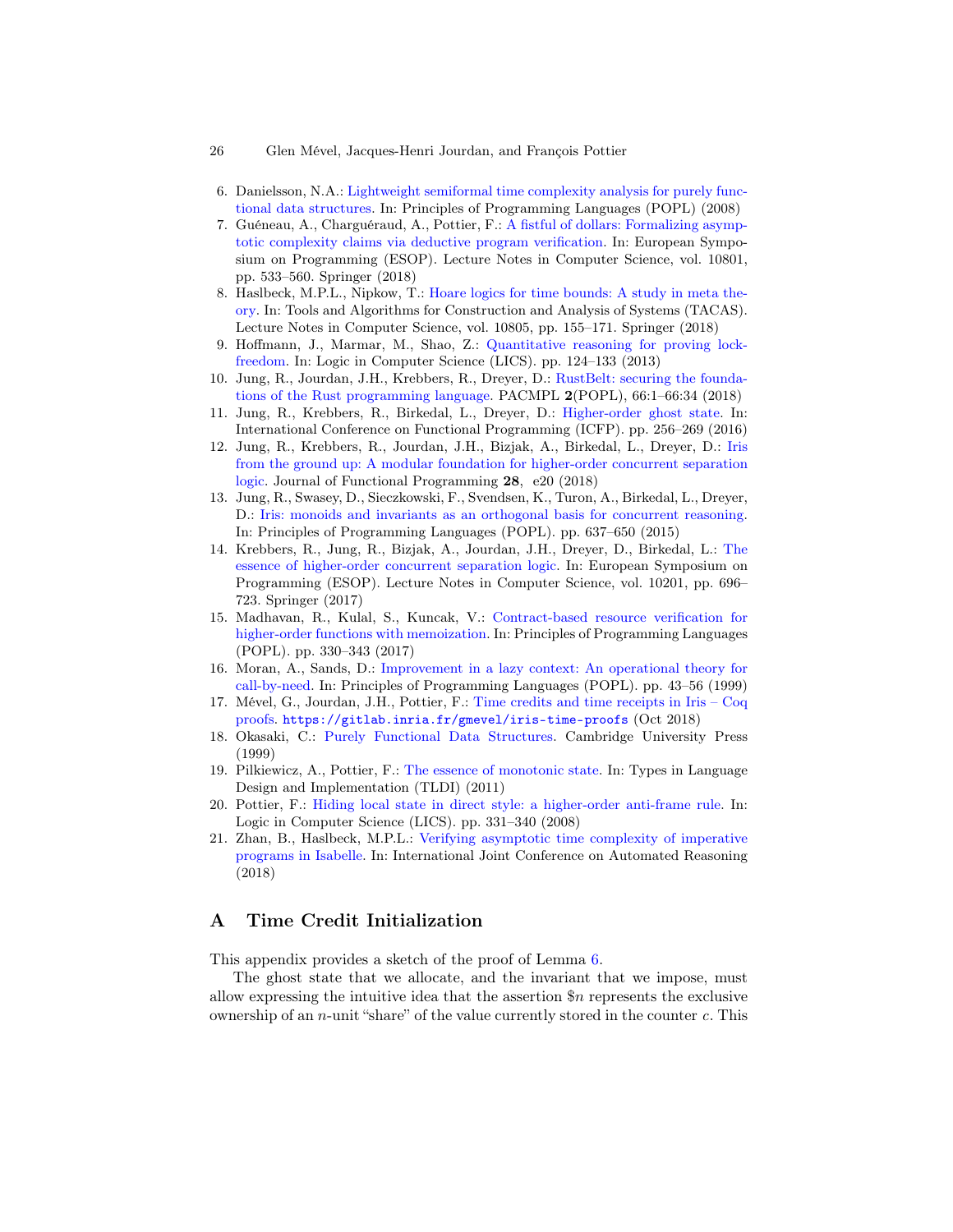is an archetypal example of what can be done with Iris, so, assuming familiarity with Iris, the construction is not difficult.

The first step is to allocate a ghost location  $\gamma$ , whose content is an element of the "authoritative monoid"  $AUTH(N, +)$  [\[12\]](#page-25-3). This step gives us the ability to express two forms of assertions about  $\gamma$ . The "nonauthoritative" assertion  $\left[\circ m\right]$ " represents a contribution of m units to  $\gamma$ , whereas the "authoritative" assertion  $\bullet n$ <sup>[17]</sup> represents a guarantee that the sum of all contributions to  $\gamma$  currently in existence is at most *n*. We initialize the ghost location  $\gamma$  with the value *n*, so that, initially, we hold the conjunction • n γ ∗ ◦ n γ .

The second step is to install an Iris invariant that ties the ghost location  $\gamma$ and the physical counter  $c$  together. Our invariant is as follows:

$$
\exists n \quad \left( c \mapsto n \; * \left( \begin{smallmatrix} - & - & - & \gamma \\ \bullet & n & \ast & \bullet & n \\ - & - & - & \ast \end{smallmatrix} \right) \right)
$$

This invariant asserts that, at all times, the value  $n$  that is stored in the counter  $c$ is at least as high as the sum of all (ghost) contributions  $\frac{1}{2}$  o  $m_1^2$  in existence. By installing this invariant, we lose the points-to assertion  $c \mapsto n$  and the authoritative assertion  $\left[\bullet n\right]^{\gamma}$ . In return, once installed, an Iris invariant becomes shared: every thread can access the invariant for the duration of an atomic instruction. This is exploited (below) in the proof that  $tick<sub>c</sub>$  satisfies its specification.

The previous two steps, together, form the view shift that appears in the statement of Lemma [6.](#page-11-0) The next step in the proof of the lemma is to provide a witness for the existential quantification over \$. Our concrete definition of the Iris predicate \$ is as follows:

$$
\$n \triangleq [\circ n]
$$

That is, a time credit is just a (ghost) contribution to  $\gamma$ . The nonauthoritative assertion  $\overline{\otimes}$  n<sup> $\overline{\otimes}$ </sup>, which we still have at hand at this point, allows us to justify the conjunct  $\mathcal{F}_n$  in the right-hand side of the view shift.

There remains to justify the conjunct  $TClntf$  (\$) tick<sub>c</sub> in the right-hand side of the view shift. It is easy to check that the three axioms of time credits are satisfied. The law  $\$(n_1 + n_2) \equiv \$n_1 * \$n_2$ , in particular, follows immediately from the basic law  $\left[\circ (n_1+n_2)\right]^{\gamma} \equiv \left[\circ n_1\right]^{\gamma} * \left[\circ n_2\right]^{\gamma}$ . The last point that remains to be checked is the fact that  $tick<sub>c</sub>$ , whose code appears in Figure [4,](#page-9-0) satisfies the specification of tick, which appears in Figure [1.](#page-3-0) There, the invariant is opened once, to justify the read operation  $\lbrack c$ . The precondition \$1 is just  $\lbrack \circ 1 \rbrack$ , which, together with the invariant, guarantees that the result  $k$  of this read operation is nonzero. This implies that oops (in this case, crash) is not executed. The invariant is then opened again, to justify the CAS operation  $CAS(c, k, k - 1)$ . In the case where this operation succeeds, a frame-preserving update is performed so as to change the conjunction  $\overrightarrow{[e]}^{\gamma} * \overrightarrow{[e]}^{\gamma}$  into just  $\overrightarrow{[e(k-1)]}^{\gamma}$  and reestablish the invariant.

## <span id="page-26-0"></span>B Time Receipt Initialization

This appendix provides a sketch of the proof of Lemma [7.](#page-13-2)